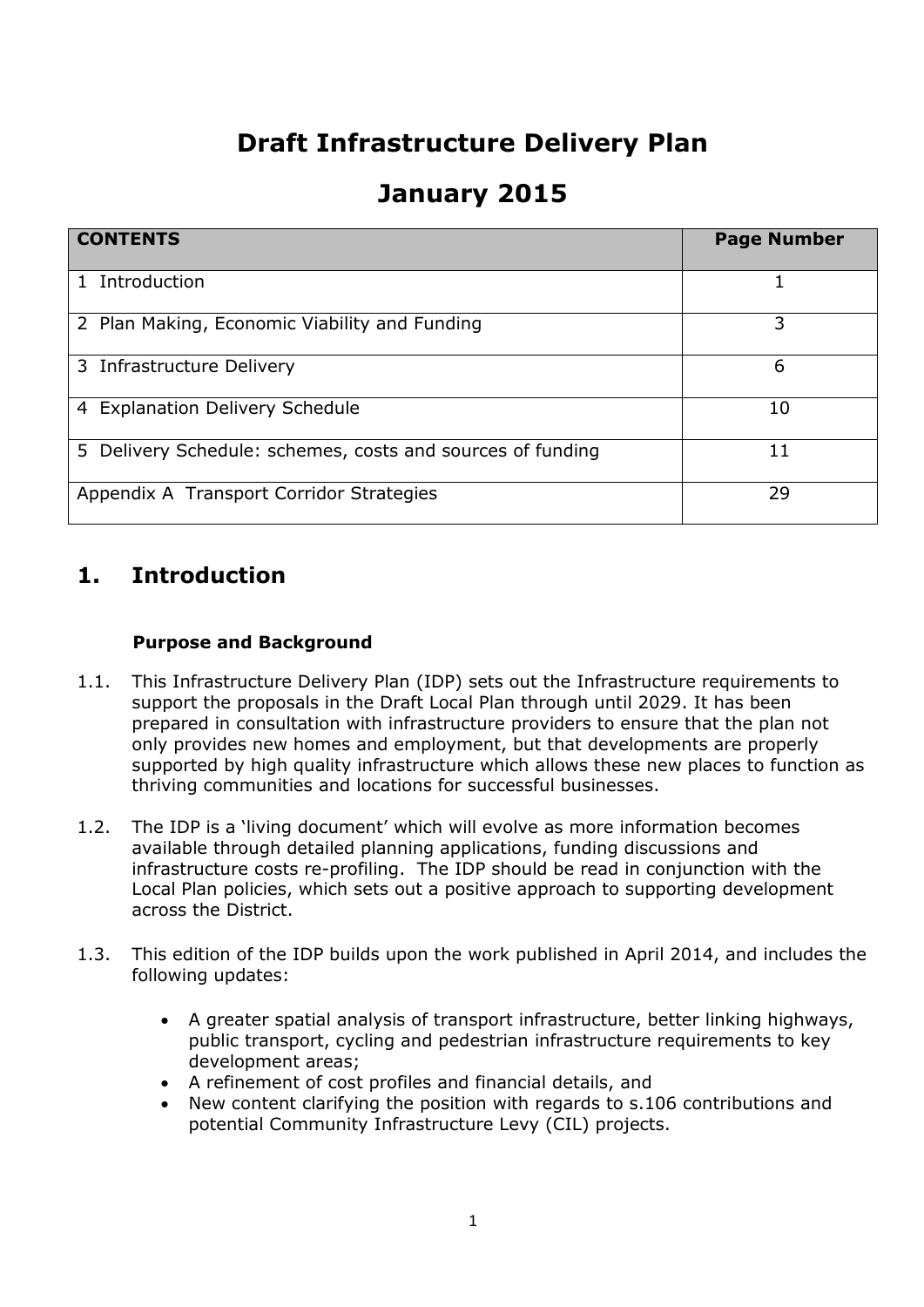- 1.4 CIL information has been drawn from this document to produce an accompanying Draft Regulation 123 List. The Regulation 123 list sets out the infrastructure that the Council intends to be funded through CIL.
- 1.5 Over recent months, a number of major planning applications have been approved which are in line with the Council's Submission Draft Local Plan. These have involved, through Section 106 agreements, substantial contributions to the infrastructure set out in the Delivery Schedule below. Therefore this update to the IDP also deals with the reality of major live project delivery and implementation issues. We are now moving from project planning to the early stages of project implementation.

#### **Key Elements of the IDP**

- 1.6 The table in section 5 of this Infrastructure Delivery Plan showing the Delivery Schedule, sets out a number of the most important elements relating to infrastructure requirements, costs and funding. However the full delivery schedule is a more complex spreadsheet showing phasing, organisational involvement and more details of costs and funding. This more complete information will be published on the Council's website. It inludes a number of key elements that have been established as follows:
- 1.6.1 Infrastructure Requirements: the infrastructure requirements have been established through an examination of demographic and household growth trends and their impact on specific infrastructure. This has provided an understanding of the extent to which current capacity needs to be increased. Once that has been understood, the most appropriate way of delivering the increased capacity has been established.
- 1.6.2 Phased Infrastructure Delivery: Consideration has been given as to when different types of infrastructure are required across the plan period. It is informed by the examination of housing growth and the delivery schedules associated with major growth projects.
- 1.6.3 Cost profiling: the IDP involves the continual updating and reassessing of infrastructure cost profiles as projects often move through a process from outline costs to fine-tuned detailed project costs and then actual tendered values for project implementation.
- 1.6.4 Project Funding: it is recognised that infrastructure projects can potentially consists of a rich variety of funding streams. Work is progressing on clarifying potential funding partners and the possible scale of contributions, which varies from project to project. It is important that whatever public and other funding and resources are available for new infrastructure that this is planned and delivered in a co-ordinated and efficient manner. The IDP will be instrumental in helping to achieve more coordination between public agencies and thereby drive greater efficiencies in delivering infrastructure.
- 1.6.5 Providing Transparency: the IDP establishes the basic framework for the Regulation 123 List which sets out what the Council intends to fund in whole or part through CIL payments. In doing so this also provides a degree of clarification about the future modified content of s.106 agreements. It should be noted that all infrastructure not included within the Council's published Regulation 123 list can only be funded via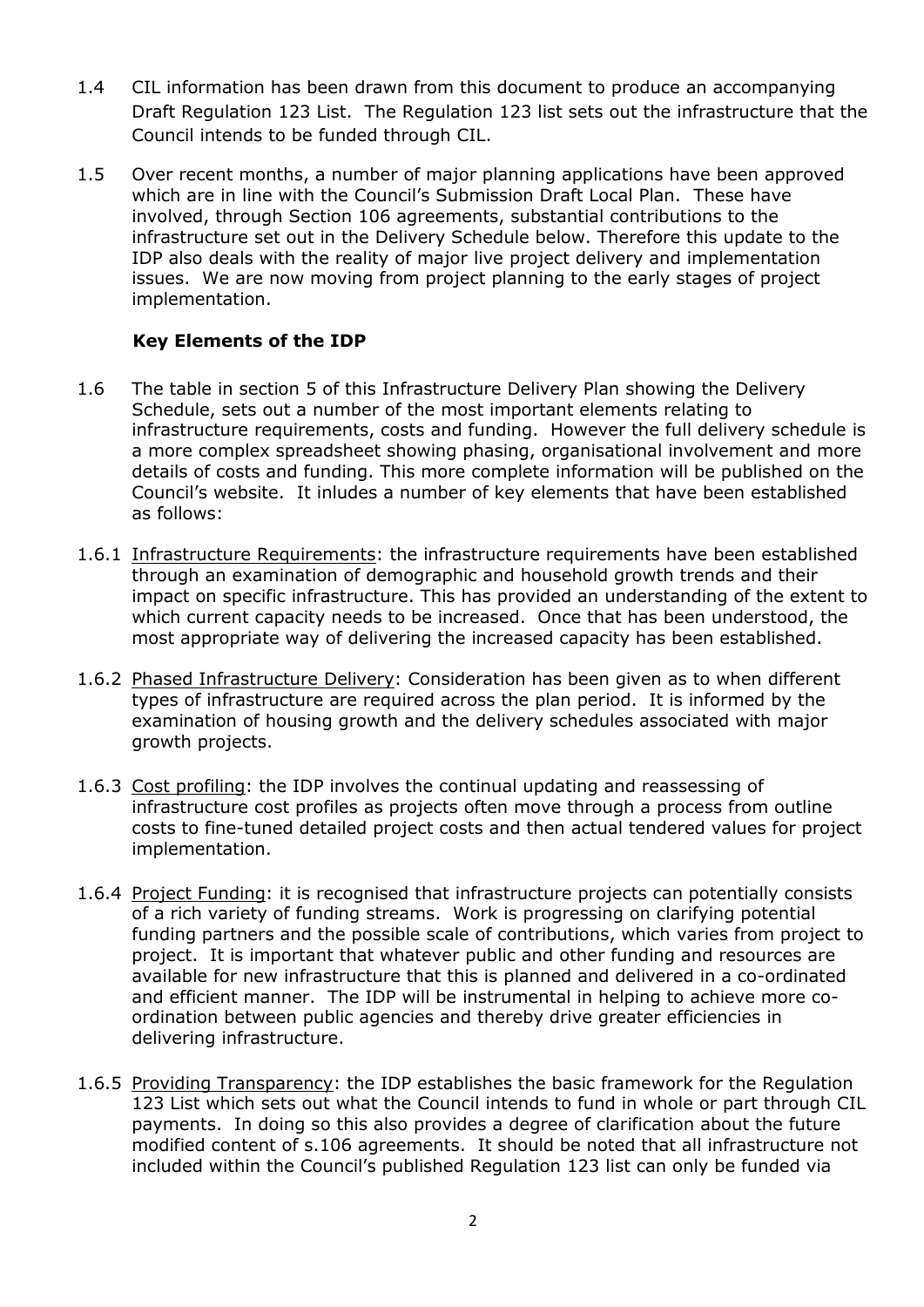s.106 agreements (which are subject to rigorous statutory tests) and other sources of funding.

1.7 As the IDP continues to develop, the Council is collecting and building a considerable database of detailed costs calculations, infrastructure modelling data, and development forecasting material. It is not always in a readable or understandable format. However, as the IDP continues to develop it is intended to publish (subject to confidential financial information restrictions) further information on this data as technical appendices to future revisions of this document.

### **2. Plan Making, Economic Viability and Funding**

#### **Making Deliverable Plans**

- 2.1 It is clear that the National Planning Policy Framework (NPPF) places significant emphasis upon Local Plans meeting the objectively assessed needs for their area, and are deliverable and realistic. Work by the cross-industry Local Housing Delivery Group (1) suggest that there are at least nine variables to consider as part of the economic viability of a local plan, which Warwick District Council considers underpin an effective IDP.
- 2.2 Figure 1 summarises the key economic viability considerations. In addition to policy, stakeholder, community and infrastructure provider aspirations, there are clear economic viability matters linked to better understanding the costs and availability of land, finance, development costs and developer's return on investment. These types of considerations sit behind the work on the IDP and are also to be found in the Council's commissioned work on CIL viability testing (2). They also highlight the complexity of issues involved in considering the viability and delivery of the Local Plan. The IDP is part of this complex picture and is essentially an evolving live project plan which seeks to balance a clear approach to infrastructure delivery with an understanding of the economics of development.

References:

Ref (1) 'Viability Testing Local Plans: Advice for planning practitioners' Local Housing Delivery Group Chaired by Sir John Harman, June 2012

Ref (2) 'Community Infrastructure Levy – Viability Assessment – Update Addendum Report' BNP Paribas Real Estate, November 2014 and 'Community Infrastructure Study: Final Report' BNP Paribas Real Estate, June 2013.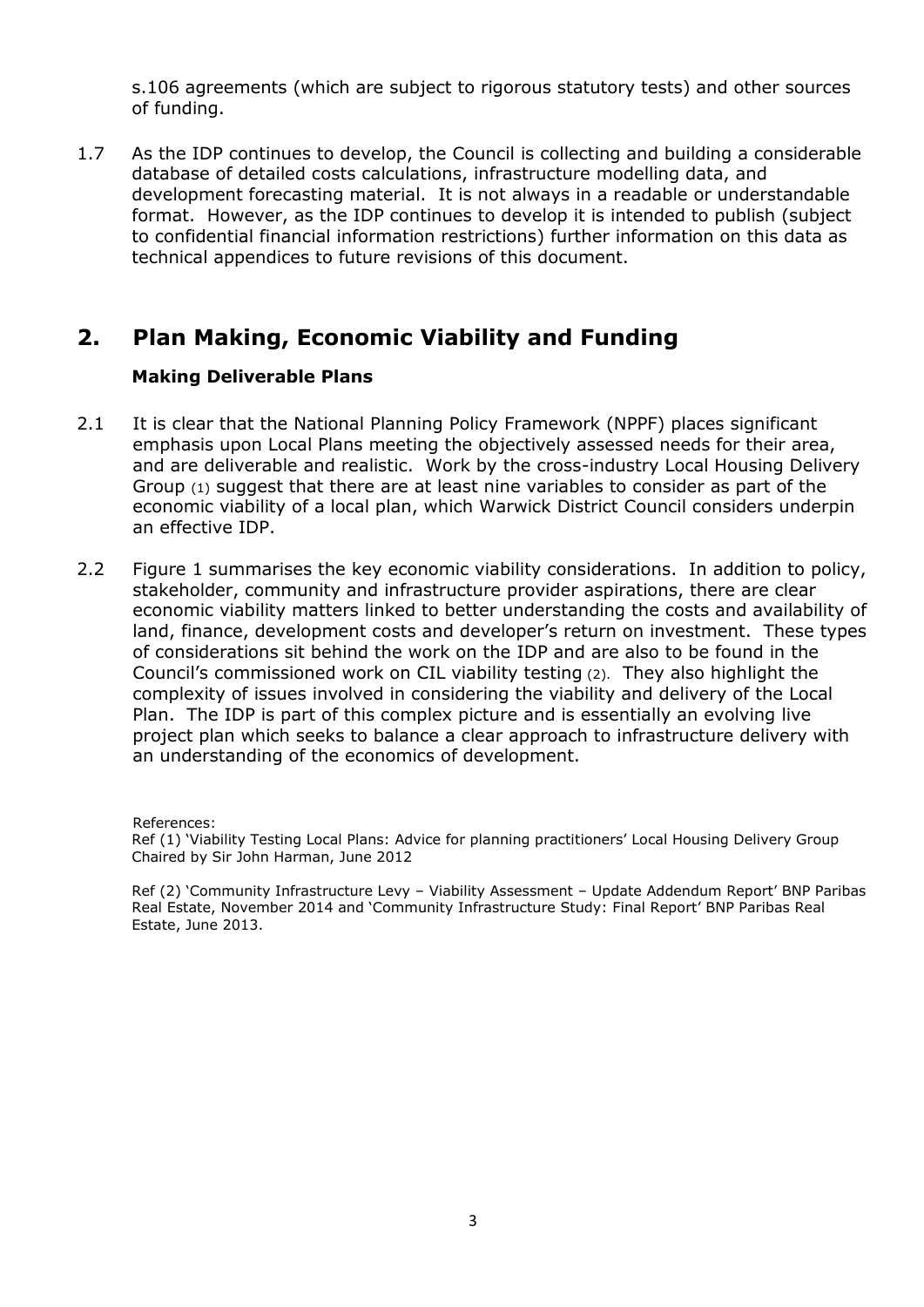



(Figure adapted from 'Viability Testing Local Plans: Advice for planning practitioners' Local Housing Delivery Group Chaired by Sir John Harman, June 2012)

#### **The Right Infrastructure at the Right Time**

- 2.3 In the past it has sometimes proved difficult to deliver the infrastructure at the time it is needed. With this in mind the Council is currently exploring different delivery models which increase the prospect of the public sector having access to the resources to enable greater control over the timing of delivery. In particular, an infrastructure enabling fund is being considered to provide funds which can support infrastructure providers in timely delivery. As part of this, the potential for using prudential borrowing powers to forward fund some infrastructure is being considered. This would seek to enable some infrastructure to be put in place in advance of the development.
- 2.4 At present more work needs to be carried out on this to ensure the Council is not taking an unreasonable financial risk in pursuing such an approach.
- 2.5 The Council has also employed a Major Sites Monitoring Officer who has responsibility for ensuring developer contributions are paid and for liaising with infrastructure providers to ensure these contributions are used to deliver priorities in a timely manner.

#### **Infrastructure Funding**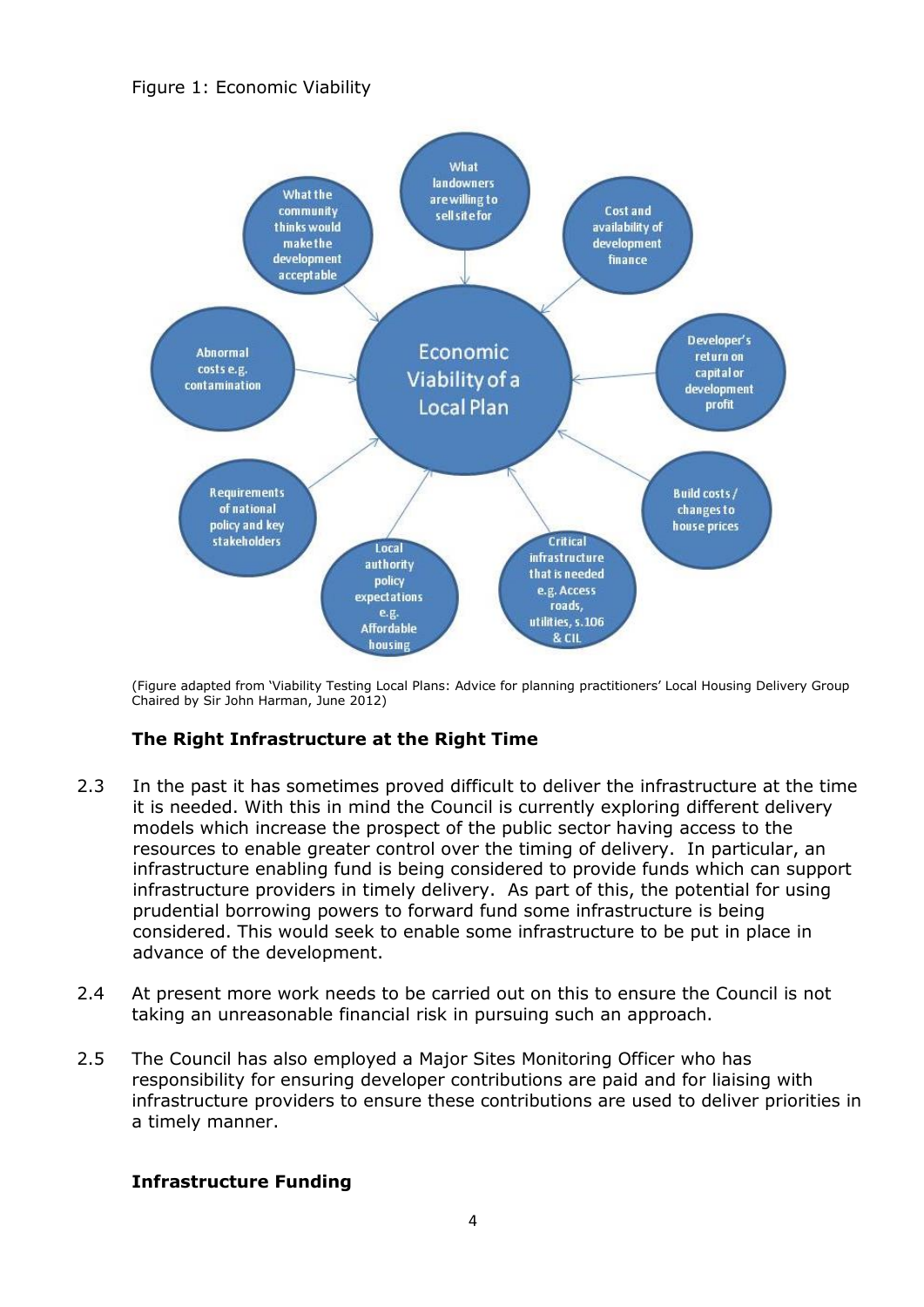- 2.6 Not all the infrastructure projects listed in the IDP will be fully funded through developer obligations associated with new development. If this was the case, it would seriously put at risk the viability of the plan. While some infrastructure projects will be funded 100% from current / forecast contributions and allocated resources, other types of infrastructure may require a complex mix of funding streams. In the infrastructure schedules to the IDP, some initial work has been undertaken on:
	- splitting funds between s.106 and CIL (this will help inform the CIL 123 Regulation List setting out what projects the Council intends to seek CIL funding to deliver);
	- setting out some headline information about potential funding partners, and
	- estimating some funding income headlines.

This information should clearly not be read as commitments by potential funding partners to make contributions and work in this area will continue evolve as infrastructure projects are worked up.

2.7 The sources of funding described in the Delivery Schedule will continue to evolve. Some of the sources indicated, such as the **'**Single Local Growth Fund' are the subject of funding bids and are still to be analysed. Other funding sources are potential sources, but further work is required to establish whether this potential can be fulfilled. The table detailed below sets out a broad framework to potential infrastructure funding opportunities. It is not an exhaustive list of funding opportunities, but further information on this aspect of the IDP will be developed as part of programmed updates to the plan.

| <b>Public Sector Innovation</b>                                                                                                                                                            | <b>Central Government and Public Bodies</b>                                                                                                                                                                                                       |
|--------------------------------------------------------------------------------------------------------------------------------------------------------------------------------------------|---------------------------------------------------------------------------------------------------------------------------------------------------------------------------------------------------------------------------------------------------|
| Tax Increment Funding (TIF) -<br>TIF involves re-investing a proportion of<br>future business rates from an area back<br>into infrastructure and related<br>development.                   | <b>New Homes Bonus - The Government has</b><br>committed to providing a 'bonus' for new<br>homes by match funding the additional<br>council tax raised for new homes and empty<br>properties brought back into use, for a period<br>of six years. |
| Multi-use public buildings and cross                                                                                                                                                       |                                                                                                                                                                                                                                                   |
| public sector working - practical<br>examples could involve multi-purpose<br>buildings say delivering council contact<br>services, healthcare and social care<br>services.                 | <b>Single Local Growth Fund - new 'single</b><br>pot' of funding that the Local Enterprise<br>Partnership (LEP) areas can effectively bid<br>into on a competitive basis with other LEPs<br>for economic priorities.                              |
| <b>Core Public Sector Funding -</b><br>reshaping existing resources and<br>budgets with public sector partners to<br>deliver shared outcomes.                                              | <b>Green Investment Bank - created by the</b><br>UK Government, (and the sole Shareholder),<br>to back green projects on commercial terms<br>and mobilise other private sector capital.                                                           |
| Supplementary business rates - local<br>authorities can place a supplement on<br>the business rate and to retain the<br>proceeds for investment in the economic<br>development of an area. | <b>DfT funding through Local Transport</b><br>Plan- DfT provides funding to local transport<br>authorities in<br>England to help them develop their local<br>transport services and improve and maintain<br>their infrastructure.                 |
| <b>Prudential borrowing - A local</b>                                                                                                                                                      |                                                                                                                                                                                                                                                   |
| authority can utilises powers under the                                                                                                                                                    | Local Sustainable Transport Fund - local                                                                                                                                                                                                          |
| Prudential Code to borrow to finance the<br>infrastructure or development needs of a                                                                                                       | transport authorities can bid for funds to<br>bring forward packages of sustainable travel                                                                                                                                                        |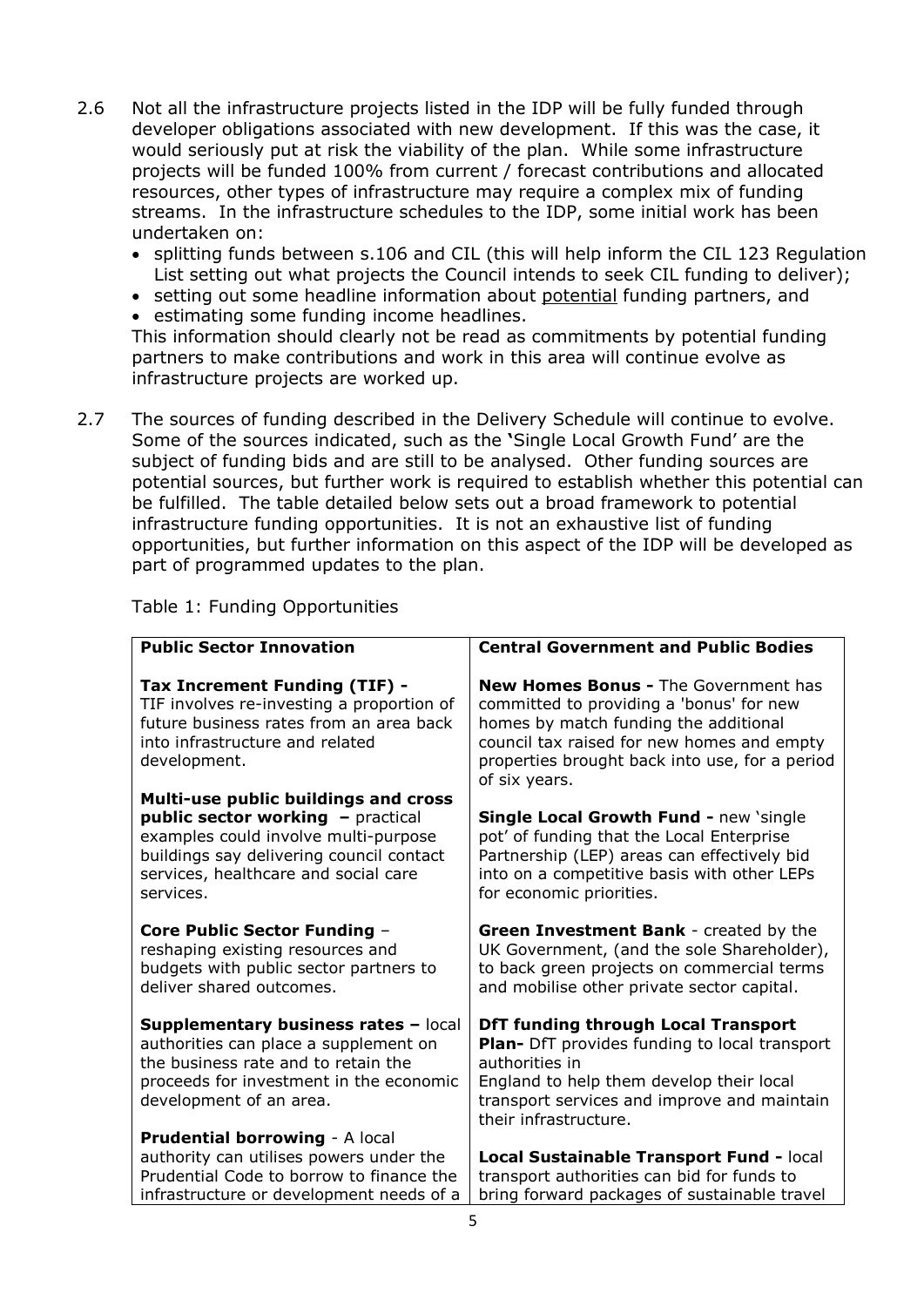| particular site.                                                                                                                                         | measures.                                                                                                                     |
|----------------------------------------------------------------------------------------------------------------------------------------------------------|-------------------------------------------------------------------------------------------------------------------------------|
| Joint ventures and public/ private<br>delivery vehicles - partnership<br>approaches to delivering infrastructure,                                        | Sport England - provides services and<br>funding to sport in England.                                                         |
| services and projects                                                                                                                                    | Arts Council England - supports a range of<br>activities across the arts, museums and<br>libraries                            |
|                                                                                                                                                          | <b>Infrastructure Partners and Government</b><br><b>Departments</b> - Highways Agency,<br>Environment Agency, DEFRA           |
|                                                                                                                                                          |                                                                                                                               |
|                                                                                                                                                          |                                                                                                                               |
| <b>Grant Funding and Charities</b>                                                                                                                       | <b>Private Finance</b>                                                                                                        |
| Big Lottery Fund - money goes to<br>community groups and projects that<br>improve health, education and the<br>environment.                              | Crowdfunding - generally internet funded<br>projects where money is raised by<br>contributions from a large number of people. |
| <b>Heritage Lottery Fund - supports</b><br>projects across the UK aimed at helping<br>people explore, enjoy and protect the<br>heritage they care about. | <b>Private donations</b> - including those<br>sourced through fundraising campaigns.                                          |

#### **3 Infrastructure Delivery**

#### **Responsibility for Delivery**

3.1 The responsibility for delivering infrastructure lies first and foremost with the infrastructure providers. These organisations need to adapt their provision to support a growing population. However, the approach is inevitably a complex one requiring input from a range of organisations, including the District Council (in providing housing and population growth data, in agreeing section 106 contributions, providing CIL monies etc). This requires a careful partnership and project management approach involving providers, funders and developers. To support this, the Council will be developing a clear and transparent process for ensuring developer contributions (whether through Section 106 or CIL) reach the infrastructure providers and for holding the infrastructure providers to account for timely and effective delivery. As the Local Plan moves from the preparation phase to the delivery phase, so will the resources to ensure effective delivery.

#### **Timely Delivery**

3.2 It is important that the Council and its partners in infrastructure delivery, work together to increase the prospect that infrastructure will be provided in advance of,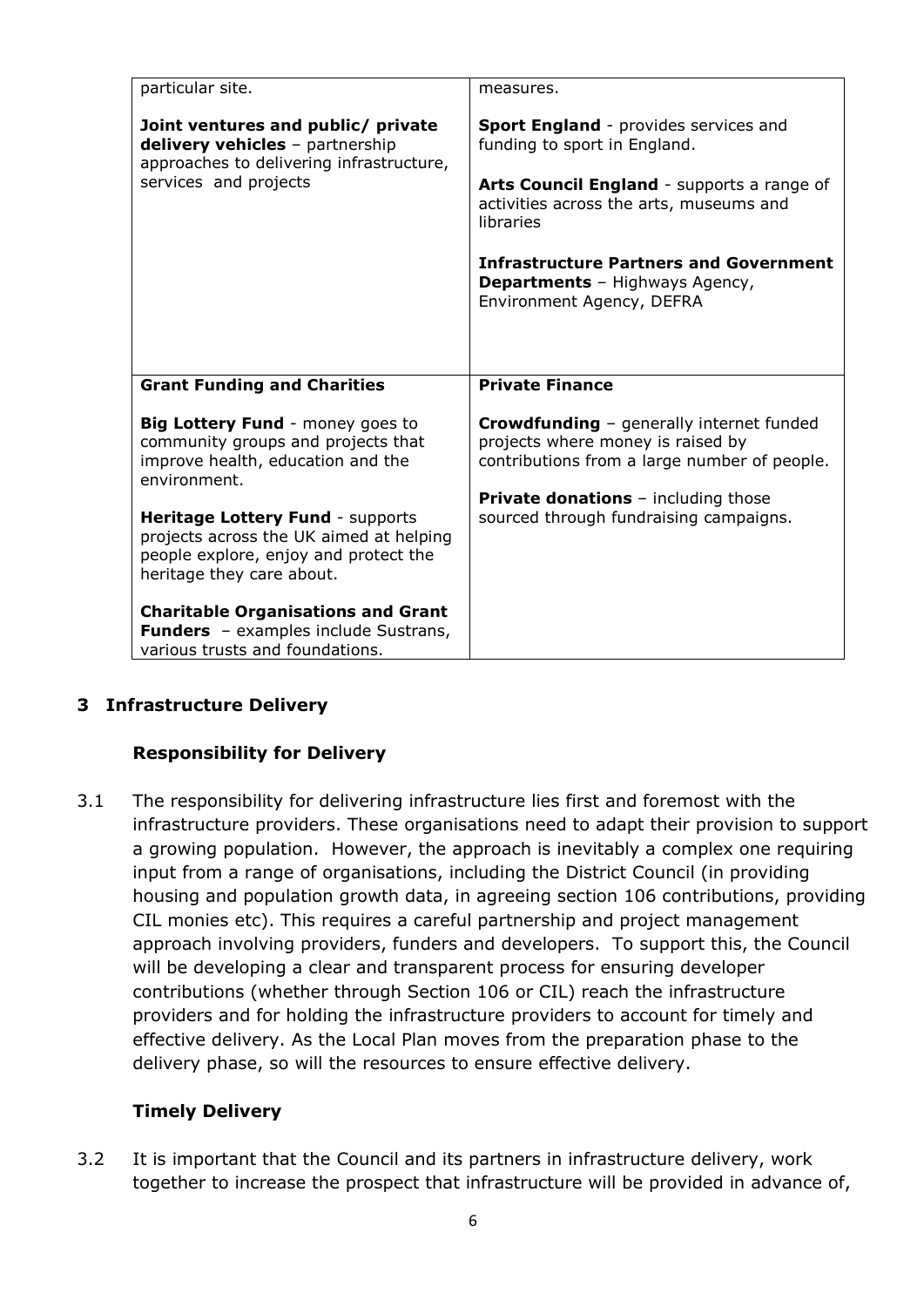or alongside, new housing rather than in the years following the occupancy of new housing. This is important to enable new communities to become established and integrated quickly and to ensure that the impacts of growth on the District's existing communities are minimised.

3.3 However, accessing sufficient funding in a timely way to deliver early infrastructure provision remains a significant challenge and there are significant elements of the planning and public finance systems which make this hard to do. The District Council is continuing to work with its partners to explore possibilities to address this, including using prudential borrowing, accessing central government grants or loans or sharing risks by working with other local organisations. In this way it is hoped that a delivery fund can be established in advance of the receipt of developer contributions and this in turn can better enable the upfront delivery of key elements of the infrastructure requirements.

#### **Progress to date**

- 3.4 During 2013 and 2014, the Council has approved over 2800 dwellings on sites proposed for allocation within the Publication Draft Local Plan. The vast majority of these have been in the areas to the south of Warwick and Leamington. Each of the applications have been accompanied by agreements to contribute significantly to infrastructure costs and in this way the implementation of the IDP is already in progress. For example, some of the contributions agreed include:
	- Tach Brook Country Park: over £1.3m
	- Education: over £20.0m
	- GP Surgeries: over £1.7m
	- Transport (including buses): nearly £11.0m
	- Hospital: over £4.0m
	- Indoor sports: nearly £2.0m

#### **Spatial Focus**

- 3.5 The proposed allocations within the Publication Draft are focused across a number of different parts of the District. In preparing the Delivery Schedule, careful consideration has been given to the cumulative requirements of development across sites which are clustered within a particular area. This has enabled contributions to be focused on mitigating impacts within each area. Examples of this include:
	- Transport: A study has been undertaken to specifically explore the cumulative impacts on the transport system that the development sites in the area to the south of Warwick and Leamington will have. This has enabled contributions to be made towards the Europa Way corridor, the Banbury Road Corridor, the motorway and some town centre schemes, as well as sustainable modes of transport and bus provision.
	- Education: a coordinated approach to the provision of education across the area to the south of Warwick and Leamington has been established including expansion to two secondary schools and provision of four new primary schools. This has formed the basis of education contributions from development across that area.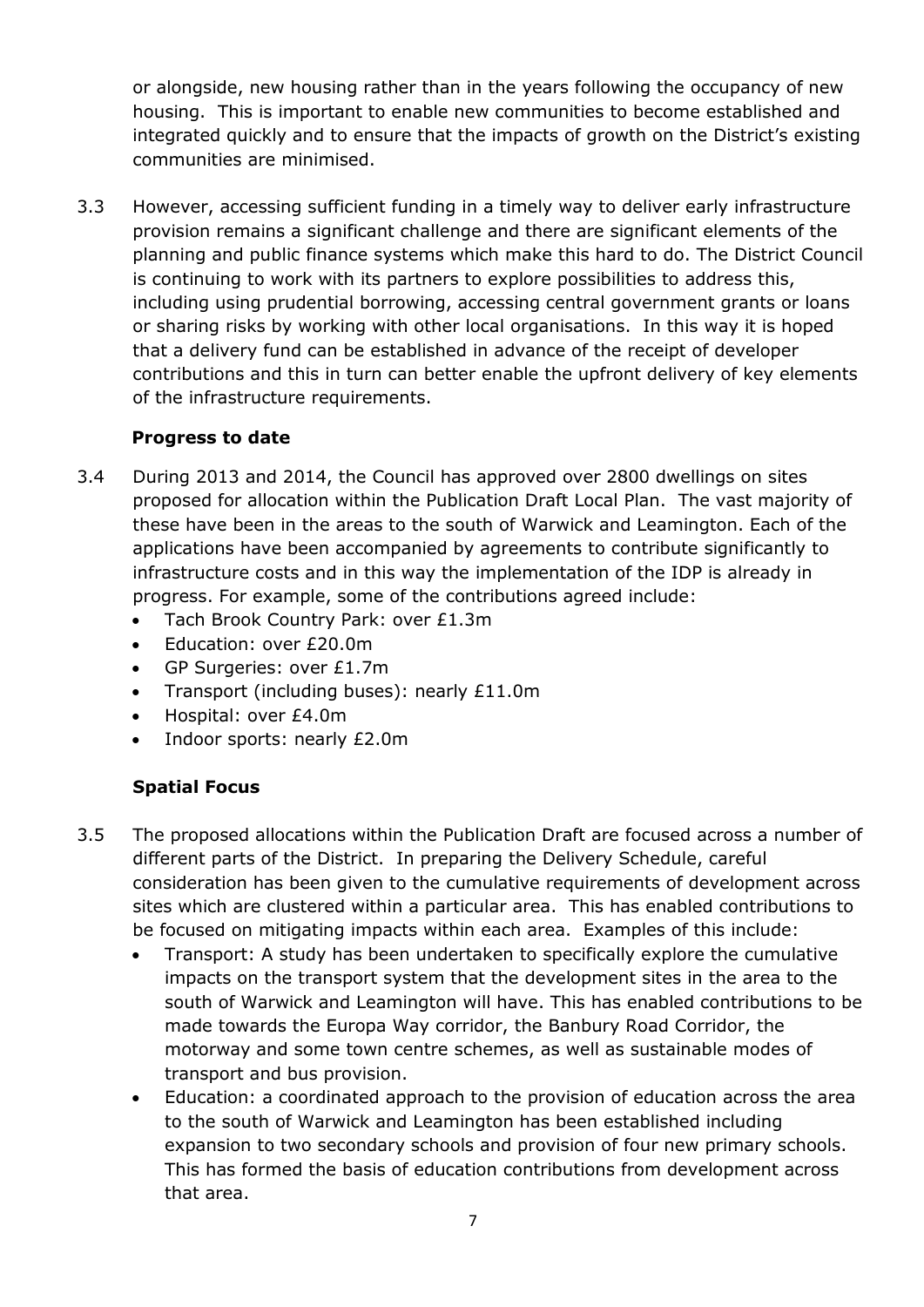- Education: a coordinated approach to education in Kenilworth has been developed, including a new primary school, expansion of an existing primary school and the development of a new secondary school and  $6<sup>th</sup>$  Form.
- GP Services: NHS England has considered the impact of each development sites on GP services. This has given rise to a set of proposals to expand a number of targeted practices, at the same time as providing a new medical centre to the south of Warwick and Leamington.
- 3.6 A spatial approach is particularly important for transport to show how different development sites and different modes of transport can be integrated in to a coordinated package for key transport corridors. This corridor approach is set out in Appendix A to the IDP. Like other aspects of the IDP, this is also work in progress, but it does show how different modes of transport can be coordinated to maximise the effectiveness of the whole the system and within specific areas. This will form the basis for further work on detailed design and delivery of transport schemes in the coming months and years.

#### **Types of Infrastructure**

- 3.7 Physical Infrastructure: Physical infrastructure describes the hard pieces of infrastructure that are needed for many activities that enable communities to function such as roads, pipes, wires and telecommunications infrastructure.
- 3.7.1 Transport makes up the most significant element of this in terms of costs. Transport infrastructure is predominantly delivered by Warwickshire County Council although other providers also have a role to play such as the Highways Agency, Network Rail, the District Council (in providing parking), Stagecoach and Sustrans. The County Council have played a leading role in researching and planning this element of the IDP and will continue to play a lead role in implementation.
- 3.7.2 A number of organisations (such as Severn Trent Water and National Grid) are involved with the provision of utilities. Much of this involves the on-site provision of pipes and wires, although investment is also required to in the wider network capacity.
- 3.7.3 Waste Disposal Infrastructure is provided by Warwickshire County Council and its partners, including investment in the local Household Waste and Recycling facility
- 3.8 Social Infrastructure: Social Infrastructure describes the infrastructure required to enable communities to establish and thrive. It covers a range of infrastructure that enriches our lives such as schools, libraries, community centres and sports facilities. It also covers infrastructure that enables us to live our lives safely such as emergency services.
- 3.8.1 Education forms the most significant element of social infrastructure in terms of cost. Warwickshire County Council has responsibility for ensuring sufficient educational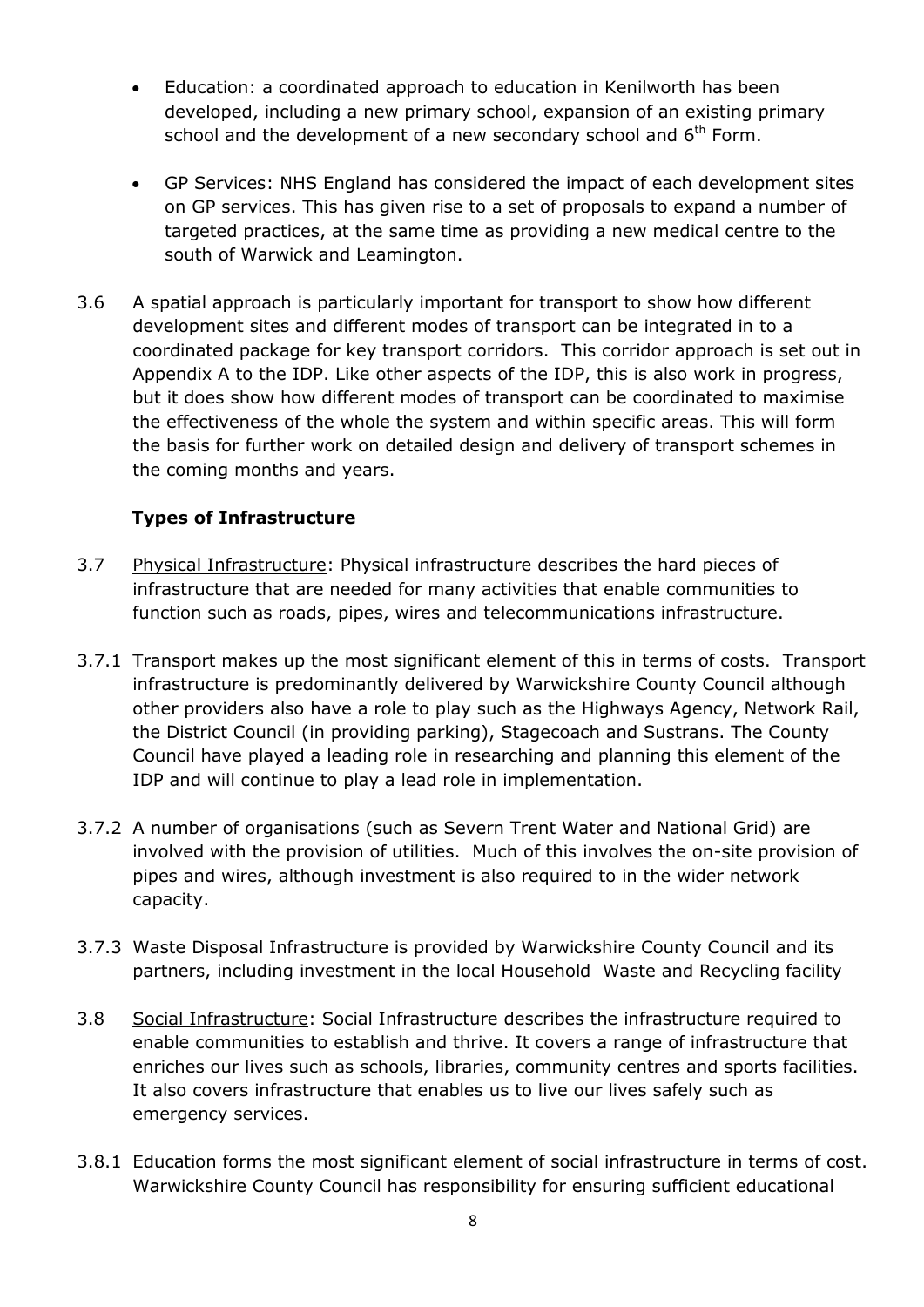places are available to meet the needs of the growing population. However, they are dependent on a range of providers – most notably an increasing number of Academy Schools – for the actual delivery of services. The provision of education therefore requires a partnership approach between the County Council and the providers.

- 3.8.2 The structures to support the effective planning and provision of health infrastructure are complex. For hospital services, the predominant provider within the District is South Warwickshire Foundation Trust, which, amongst other things manages Warwick and Stratford Hospitals. They have developed an investment plan across the two hospitals to enable the growing population to be supported. GP Services are provided by a wide range of local practices. However, the planning for GP Services is led by NHS England and so this aspect of the IDP is based on the evidence and advice provided by them.
- 3.8.3 Indoor Sports is provided by the District Council, though often in partnership with other organisations such as schools. The District Council has undertaken some research in to the future needs of the area and the investment requirements of existing facilities. Based on this the Council has developed an Indoor Sports Strategy which forms the basis for this element of the IDP.
- 3.8.4 Libraries are provided by Warwickshire County Council and the contributions set out in the IDP reflect the need for investment in stock and equipment to support the growing population. Other cultural services are provided by a range providers, including the District Council, the County Council and the voluntary sector. Only in Kenilworth are improved cultural facilities proposed.
- 3.8.5 Emergency Services are provided by Warwickshire County Council (fire), the Ambulance Service and Warwickshire Police. Only the Police service has indicated a need for investment to support the growing population in the form neighbourhood offices, improved custody facilities and equipment.
- 3.8.6 The provision of community centres works best where there is input from the community. At this stage therefore work has been undertaken to set aside land for community facilities, but until new communities become established, no work will be undertaken regarding the planning and structure of these facilities.
- 3.9 Green Infrastructure: Green Infrastructure describes the open spaces and natural environment that are needed to provide areas for biodioversity, recreation and quiet enjoyment. This includes country parks, urban parks, and playing pitches.
- 3.9.1 Country Parks can be provided by a range of organisations, depending on their role and format. The IDP proposes a new Country Park to the south of Warwick which the District Council is leading on.
- 3.9.2 Most urban parks and open spaces are managed by the District Council. For new developments, it is a requirement that open space is provided on site by the developers. These are then handed over to the District Council for ongoing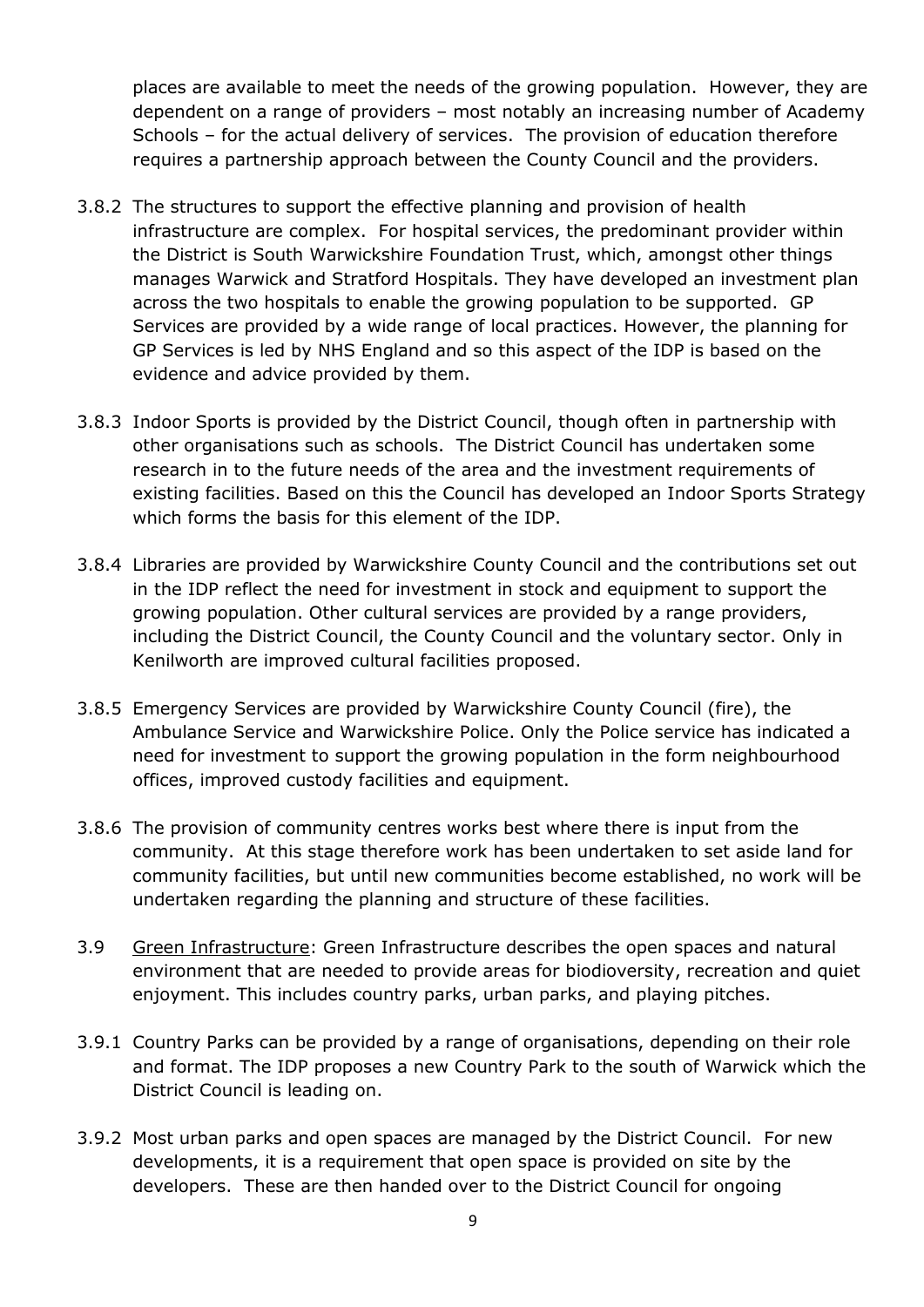management. In addition to these local open spaces, the District includes a number of significant parks – termed "District and Destination Parks" (such as Abbey Fields, St Nicholas Park and Jephson Gardens). Population growth places additional pressure on these parks, and so investment in these is included within the IDP

3.9.3 Playing Pitches are important for health and wellbeing. The District Council is the main providers of playing pitches, although a significant proportion are run directly by sports clubs. Sport England provide advice on the quantum of facilities needed and based on this the District Council has developed a Playing Pitches Strategy that will inform future iterations of the IDP.

#### 4 **The Delivery Schedule**

- 4.1 The table set out in section 5 below is a part of the Delivery Schedule. The full delivery schedule is a large and complex spreadsheet that will be kept up to date as working document. This schedule will evolve overtime for a variety of reasons:
	- As new Section 106 agreements are signed, the funding elements will be updated
	- As new evidence of need emerges (such as updated demographic data) the requirements and costs will be updated
	- As infrastructure schemes are refined and costs become more detailed, the costs will be revised
	- As local priorities change, the timing and grading of schemes may be revised
	- As time moves on and schemes are delivered, so new schemes required for the period towards the end of the Plan Period will come more in to focus.

#### **Requirements for later in the Plan Period**

- 4.2 It is important, to demonstrate the deliverability of the Local Plan, that the infrastructure requirements for the first 5 years can be funded and preferably the requirement for the 5 years beyond that as well. Although some of the schemes and their costs need to be further refined and some of the alternative funding sources can only be assumptions at this stage, the IDP provides reasonable evidence that the Local Plan proposals can be supported by the provision of the infrastructure required up until 2025.
- **4.3** Beyond 2025, there are significant uncertainties about requirements costs and funding sources. For the period beyond 2025 things could change such as opportunities for alternative sources of funding; updated costs; the potential to review the CIL schedule if viability changes and, of course, the likelihood that the Local Plan will be reviewed before that date. In this context, although it is important to have an understanding of longer term infrastructure requirements, it is not possible or appropriate to pin down exact requirements, costs and funding sources for the whole plan period at this stage.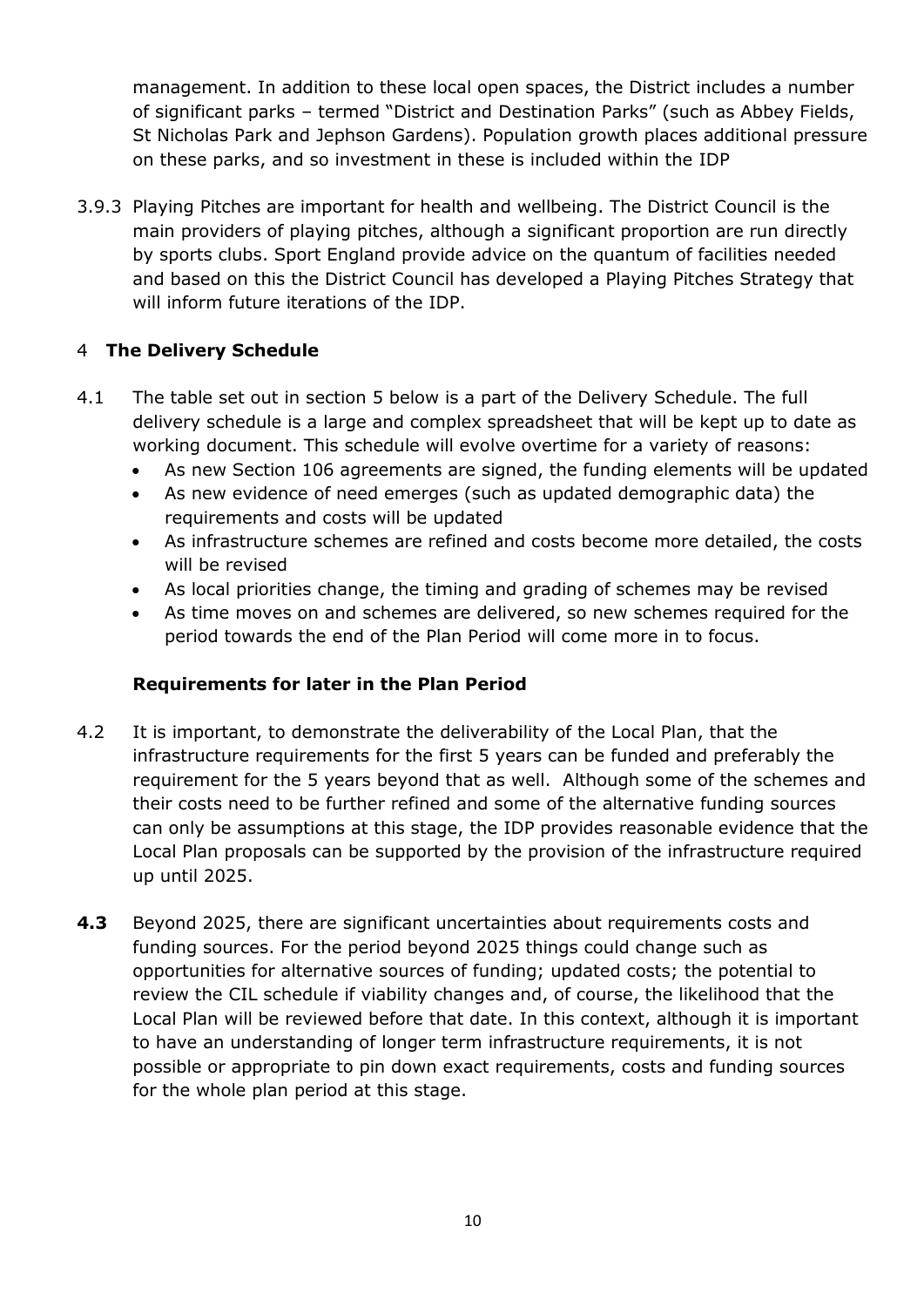# **5 Schedule of schemes, costs and sources of funding**

|                | <b>Infrastructure</b><br><b>Type / Project</b>           | <b>Project Detail</b>                                                                                                                                                                                                                                                                                                                                                                                                                                                                                                                                            |                   | <b>Total Cost</b><br>New<br>Estimate | <b>Estimate of Funding Type</b> |              |       | Total CIL /<br>s.106 / s.278 | <b>Estimate of</b><br><b>Other Funding</b> |
|----------------|----------------------------------------------------------|------------------------------------------------------------------------------------------------------------------------------------------------------------------------------------------------------------------------------------------------------------------------------------------------------------------------------------------------------------------------------------------------------------------------------------------------------------------------------------------------------------------------------------------------------------------|-------------------|--------------------------------------|---------------------------------|--------------|-------|------------------------------|--------------------------------------------|
|                |                                                          |                                                                                                                                                                                                                                                                                                                                                                                                                                                                                                                                                                  | Scheme<br>Grading |                                      | <b>CIL</b>                      | s.106        | s.278 |                              | <b>Other</b>                               |
|                |                                                          | <b>PHYSICAL INFRASTRUCTURE</b>                                                                                                                                                                                                                                                                                                                                                                                                                                                                                                                                   |                   |                                      |                                 |              |       |                              |                                            |
|                |                                                          | Transport: Sustainable Travel Infrastructure (Non Corridor specific)                                                                                                                                                                                                                                                                                                                                                                                                                                                                                             |                   |                                      |                                 |              |       |                              |                                            |
| T1             | Pedestrians: General                                     | Crossing facilities should be provided where flows will<br>justify such provision. Signage for important local<br>facilities should be provided.                                                                                                                                                                                                                                                                                                                                                                                                                 | $\mathbf{1}$      |                                      | $\mathbf{0}$                    |              |       |                              |                                            |
| T2             | Cycling: General                                         | Cycle infrastructure: crossing facilities should be provided<br>where flows will justify such provision. Toucan crossings<br>may be required on key cycle routes. Cycle signage<br>should also be provided, particularly in terms of links to<br>the National Cycle Network and important local facilities<br>such as rail stations. Good quality cycle parking should be<br>provided at local service centres, schools and open<br>spaces/play areas within development sites.                                                                                  | $\mathbf{1}$      |                                      |                                 | $\mathbf{0}$ |       |                              |                                            |
| T <sub>3</sub> | Cycling: completion of<br>the existing cycle<br>networks | Completion of the existing cycle networks within<br>Warwick, Leamington Spa, Kenilworth and Whitnash -<br>provision of "Missing Links" that will provide the shortest<br>routes to key destinations (e.g. Use of Victoria Park to<br>link to the Leamington Spa town centre with the<br>proposed cycle infrastructure for Ford Foundry, linking<br>Connect2 to Kenilworth town centre and linking Warwick<br>town centre to the rail station). .Provision should include<br>toucan/pedestrian crossings to avoid severance.                                      | $\mathbf{1}$      | £2,000,000                           | £2,000,000                      |              |       |                              |                                            |
| T4             | Bus Infrastructure:<br>General                           | In relation to bus stops, these should be well located in<br>relation to the surrounding development (for example in<br>terms of local service centres and schools), with a<br>maximum walk distance of no more than 400m from any<br>point within the development. In most cases bus stop<br>poles with flags and timetable cases should be sufficient.<br>At key stops, consideration should be given to providing a<br>bus shelter. A commuted sum will be required for a<br>period of five years to cover the maintenance costs of<br>each shelter provided. | $\mathbf{1}$      |                                      | $\Omega$                        |              |       |                              |                                            |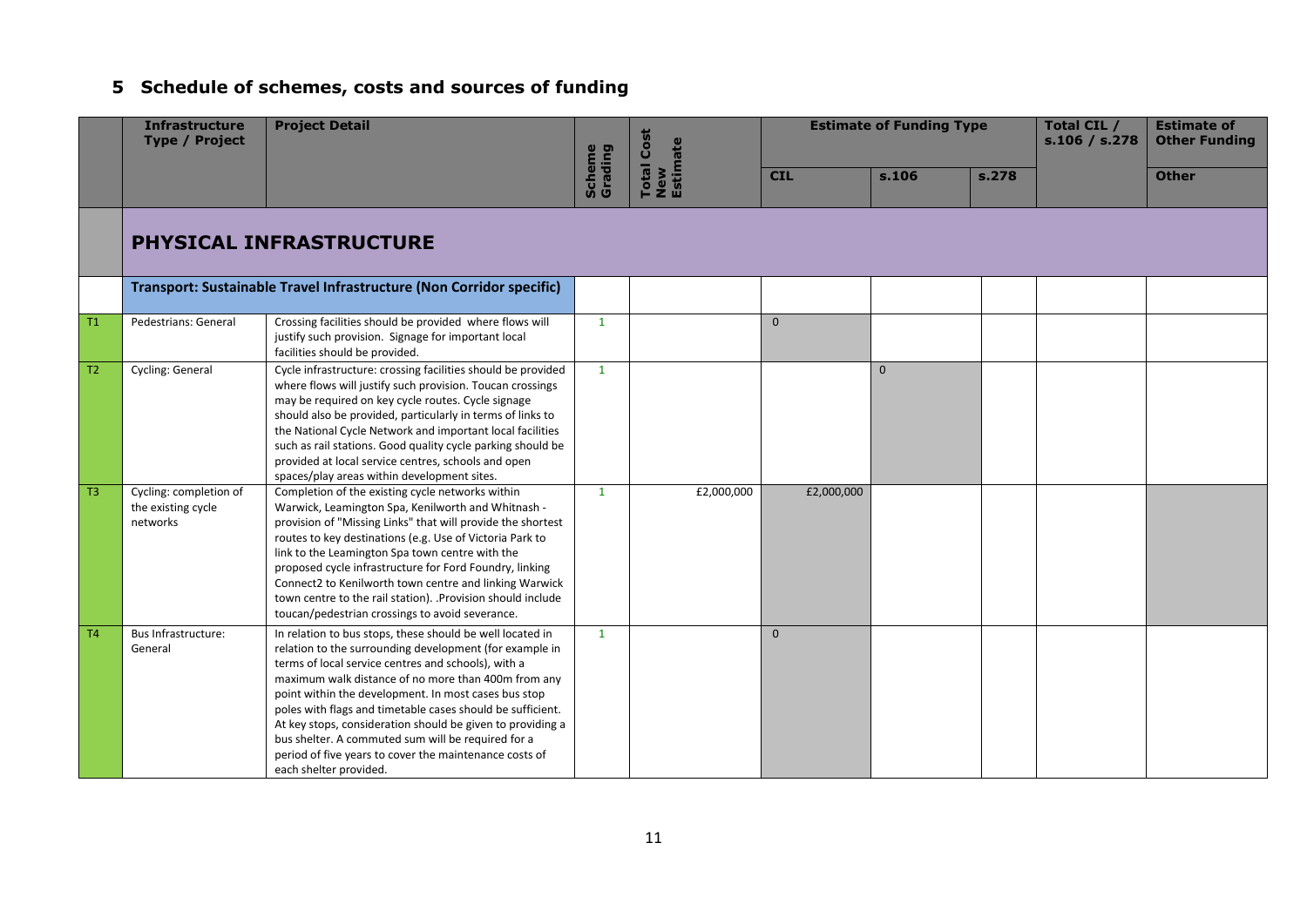|                | <b>Infrastructure</b><br><b>Type / Project</b>                                        | <b>Project Detail</b>                                                                                                                                                                                                                                                                                                                                                                                                                                                                                                                                                                                                                                                                                                                                                                                                                                                                                                                                                                                            |                   | <b>Estimate of Funding Type</b><br><b>Total Cost</b><br>New<br>Estimate |            |       |       | Total CIL /<br>s.106 / s.278 | <b>Estimate of</b><br><b>Other Funding</b> |
|----------------|---------------------------------------------------------------------------------------|------------------------------------------------------------------------------------------------------------------------------------------------------------------------------------------------------------------------------------------------------------------------------------------------------------------------------------------------------------------------------------------------------------------------------------------------------------------------------------------------------------------------------------------------------------------------------------------------------------------------------------------------------------------------------------------------------------------------------------------------------------------------------------------------------------------------------------------------------------------------------------------------------------------------------------------------------------------------------------------------------------------|-------------------|-------------------------------------------------------------------------|------------|-------|-------|------------------------------|--------------------------------------------|
|                |                                                                                       |                                                                                                                                                                                                                                                                                                                                                                                                                                                                                                                                                                                                                                                                                                                                                                                                                                                                                                                                                                                                                  | Scheme<br>Grading |                                                                         | <b>CIL</b> | s.106 | s.278 |                              | <b>Other</b>                               |
| T <sub>5</sub> | <b>Bus Services: General</b>                                                          | Financial contributions will be required towards the<br>provision of improvements to bus services as part of all<br>significant new development. This will generally take the<br>form of either enhancements to existing bus services<br>which fall within 400m walking distance of the site, or for<br>larger sites the provision of new standalone bus services<br>which deliver direct access to the development in<br>question. Contributions will be sought for a minimum of<br>five year period, net of fare box revenue. Alternatively,<br>developers may wish to contract new or enhanced bus<br>services directly with an operator rather than pay a<br>contribution. Such requirements will be agreed as part of<br>the planning process and conditioned accordingly.<br>New or enhanced bus services should ideally provide a<br>minimum of a 15 minute frequency serving the<br>development between 0630 - 1900 from Monday to<br>Saturday, with a 30 minute frequency in evenings and on<br>Sundays | $\mathbf{1}$      | £1,700,000                                                              | £1,700,000 |       |       |                              |                                            |
| T <sub>6</sub> | <b>Smarter Choices</b>                                                                | Implementation of a range of behavioural measures such<br>as workplace travel plans, sustainable transport packages<br>for new residents, travel awareness campaigns, public<br>transport information, car clubs and car sharing and<br>teleworking, home working and home shopping.                                                                                                                                                                                                                                                                                                                                                                                                                                                                                                                                                                                                                                                                                                                             |                   | £1,000,000                                                              | £1,000,000 |       |       |                              |                                            |
|                |                                                                                       | Transport Infrastructure: A452 Europa Way Corridor                                                                                                                                                                                                                                                                                                                                                                                                                                                                                                                                                                                                                                                                                                                                                                                                                                                                                                                                                               |                   |                                                                         |            |       |       |                              |                                            |
| T7             | Park and Ride South of<br>Warwick                                                     | Provision of park and ride in the vicinity of the Heathcote<br>or Greys Mallory roundabouts on the A452 corridor. At<br>the Heathcote Roundabout it would be serviced by<br>existing and new bus services associated with<br>development. At the Greys Mallory roundabout it would<br>be serviced by the express service from JLR at Gaydon<br>and supplemented by a bespoke service. The facility<br>could also support private business shuttle services and<br>serve as a schools drop and ride facility. Services would<br>link to Warwick TC, Leamington Rail Station, Leamington<br>TC, Leamington Retail Park and employment areas south<br>of Warwick                                                                                                                                                                                                                                                                                                                                                    |                   | £2,000,000                                                              | £2,000,000 |       |       |                              |                                            |
| T <sub>8</sub> | <b>Bus Priority Measures:</b><br>Southern Park and Ride<br>to Leamington /<br>Warwick | . Bus loop detectors at the exit of the Park and Ride site<br>and at the junction onto the Heathcote Farm<br>development site distributor road;<br>. Bus lane northbound along the Heathcote Farm<br>development site distributor road as far as the junction<br>of Gallows Hill/Heathcote Lane;                                                                                                                                                                                                                                                                                                                                                                                                                                                                                                                                                                                                                                                                                                                 |                   | £750,000                                                                | £750,000   |       |       |                              |                                            |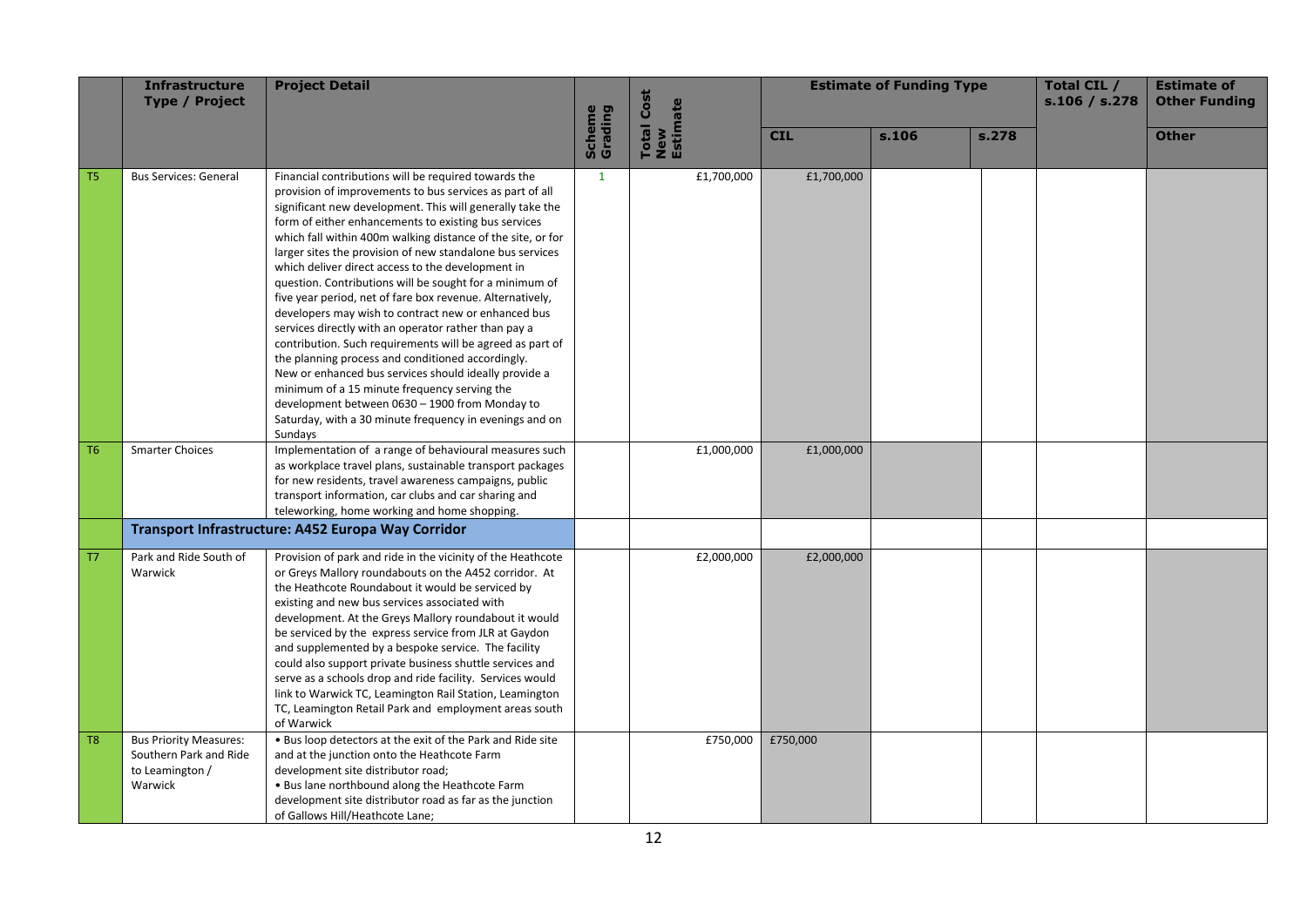|    | <b>Infrastructure</b><br><b>Type / Project</b>  | <b>Project Detail</b>                                                                                                                                                                                                                                                                                                                                                                                                                                                                                                                                                                                                                                                                                                                                                                                                                                                                                                                                                                                                                                                                                                                                                                                                                                                                                                                                                                                                  | <b>Total Cost</b> |                 |            | <b>Estimate of Funding Type</b> |       | Total CIL /<br>s.106 / s.278 | <b>Estimate of</b><br><b>Other Funding</b> |
|----|-------------------------------------------------|------------------------------------------------------------------------------------------------------------------------------------------------------------------------------------------------------------------------------------------------------------------------------------------------------------------------------------------------------------------------------------------------------------------------------------------------------------------------------------------------------------------------------------------------------------------------------------------------------------------------------------------------------------------------------------------------------------------------------------------------------------------------------------------------------------------------------------------------------------------------------------------------------------------------------------------------------------------------------------------------------------------------------------------------------------------------------------------------------------------------------------------------------------------------------------------------------------------------------------------------------------------------------------------------------------------------------------------------------------------------------------------------------------------------|-------------------|-----------------|------------|---------------------------------|-------|------------------------------|--------------------------------------------|
|    |                                                 |                                                                                                                                                                                                                                                                                                                                                                                                                                                                                                                                                                                                                                                                                                                                                                                                                                                                                                                                                                                                                                                                                                                                                                                                                                                                                                                                                                                                                        | Scheme<br>Grading | New<br>Estimate | <b>CIL</b> | s.106                           | s.278 |                              | <b>Other</b>                               |
|    |                                                 | . Bus gate at the junction of the Heathcote Farm<br>development site distributor road with Gallows<br>Hill/Heathcote Lane (to facilitate left and straight on bus<br>movements);<br>. Bus lane on the exit from the Land west of Europa Way<br>development site northbound, with a bus gate to provide<br>access onto the A452 Europa Way. Bus loop detectors for<br>the reciprocal movement from the A452 Europa Way<br>south into the Land west of Europa Way development;<br>. Bus lane northbound around the western edge of the<br>Shires Retail Park roundabout, with corresponding<br>southbound bus lane provided as part of the hamburger<br>design through the centre of the roundabout;<br>. Bus detector loops on each approach to the main<br>access to the Ford Foundry development (Morrisons);<br>. Queue detector loops on all approaches to the<br>proposed Old Warwick Road/ Lower Avenue/Spencer<br>Street/Bath Street gyratory system; and<br>• Bus detector loops on the approaches to all three main<br>junctions on the Parade (Regent Street, Warwick Street<br>and Clarendon Avenue).<br>. Bus loop detector on the approach to Banbury Road<br>from Gallows Hill/Heathcote Lane with associated bus<br>lane;<br>. Bus loop detectors on all approaches to the Banbury<br>Road/Myton Road junction; and<br>. Bus loop detectors at the junction of St Nicholas Church<br>Street/Castle Hill. |                   |                 |            |                                 |       |                              |                                            |
| T9 | Pedestrians: South<br>Warwick and<br>Leamington | Links from the south Warwick development sites to the<br>following will be required:<br>• The schools on Myton Road;<br>. Warwick Town Centre;<br>• Warwick Technology Park;<br>• The employment areas to the east of Europa Way<br>(Tachbrook Business Park, Queensway Trading Estate and<br>Heathcote Industrial Estate);<br>· Shires Retail Park;<br>• Former Ford Foundry site (Morrisons);<br>• Leamington Spa Town Centre;<br>• Leamington Spa Rail Station; and<br>. Warwick Gates and Whitnash.                                                                                                                                                                                                                                                                                                                                                                                                                                                                                                                                                                                                                                                                                                                                                                                                                                                                                                                |                   | £0              |            | £0                              |       |                              |                                            |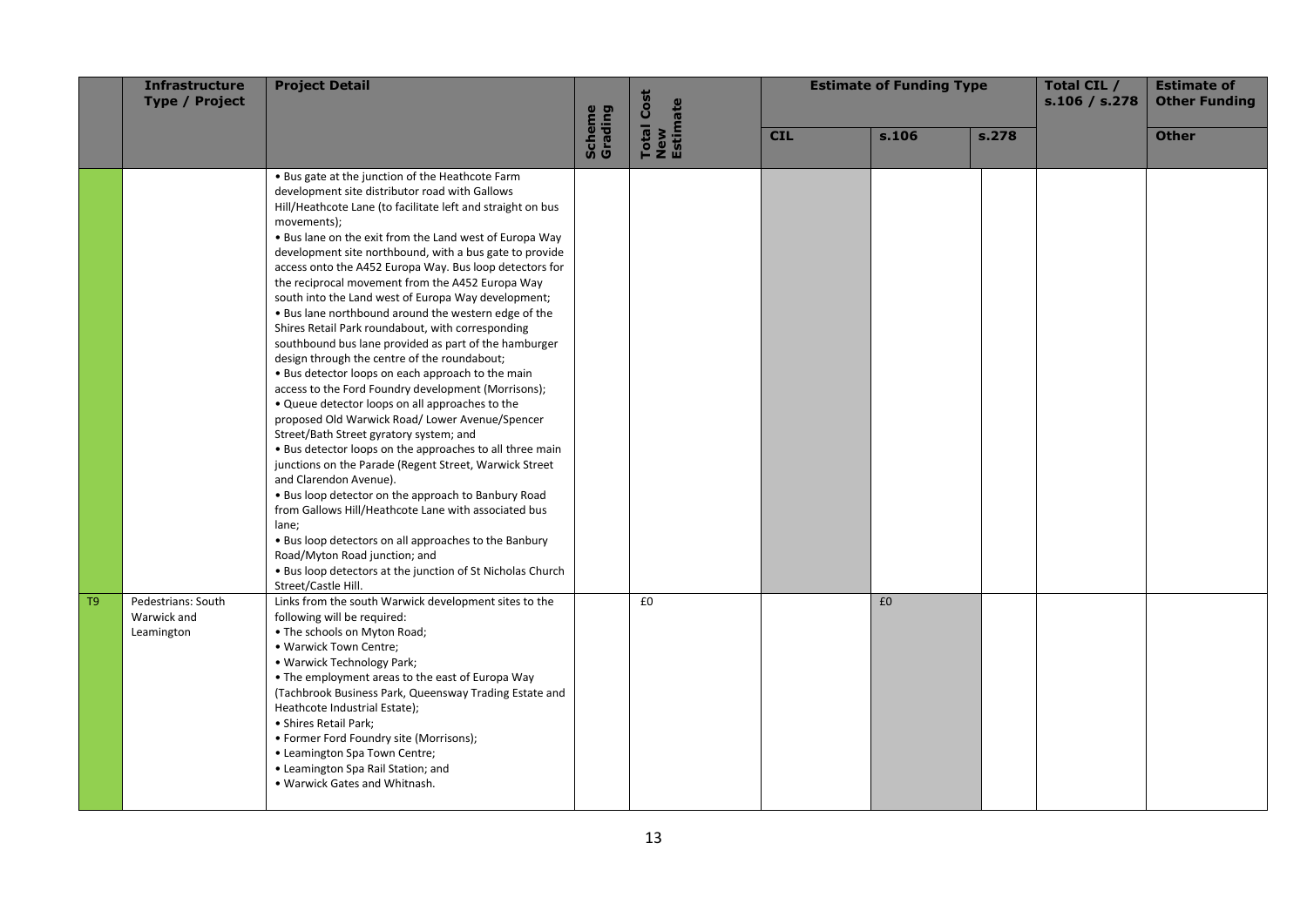|                 | Infrastructure<br><b>Type / Project</b>                 | <b>Project Detail</b>                                                                                                                                                                                                                                                                                                                                                                                                                                                                                                                                                                                                                                                                                                                                          |                   | <b>Total Cost</b> | <b>Estimate of Funding Type</b> |            |       | Total CIL /<br>s.106 / s.278 | <b>Estimate of</b><br><b>Other Funding</b> |
|-----------------|---------------------------------------------------------|----------------------------------------------------------------------------------------------------------------------------------------------------------------------------------------------------------------------------------------------------------------------------------------------------------------------------------------------------------------------------------------------------------------------------------------------------------------------------------------------------------------------------------------------------------------------------------------------------------------------------------------------------------------------------------------------------------------------------------------------------------------|-------------------|-------------------|---------------------------------|------------|-------|------------------------------|--------------------------------------------|
|                 |                                                         |                                                                                                                                                                                                                                                                                                                                                                                                                                                                                                                                                                                                                                                                                                                                                                | Scheme<br>Grading | New<br>Estimate   | <b>CIL</b>                      | s.106      | s.278 |                              | <b>Other</b>                               |
| T <sub>10</sub> | Cycling: South Warwick<br>and Leamington                | Links from the south Warwick development sites to the<br>following will be required:<br>• The schools on Myton Road;<br>. Warwick Town Centre;<br>· Warwick Technology Park;<br>• The employment areas to the east of Europa Way<br>(Tachbrook Business Park, Queensway Trading Estate and<br>Heathcote Industrial Estate);<br>· Shires Retail Park;<br>• Former Ford Foundry site (Morrisons);<br>• Leamington Spa Town Centre;<br>• Leamington Spa Rail Station; and<br>. Warwick Gates and Whitnash.<br>Further testing as part of Demand Management Study                                                                                                                                                                                                  |                   | £1,000,000        |                                 | £1,000,000 |       |                              |                                            |
| T <sub>11</sub> | Bus Infrastructure: South<br>Warwick and<br>Leamington  | In relation to bus stops, these should be well located in<br>relation to the surrounding development (for example in<br>terms of local service centres and schools), with a<br>maximum walk distance of no more than 400m from any<br>point within the development. In most cases bus stop<br>poles with flags and timetable cases should be sufficient.<br>At key stops, consideration should be given to providing a<br>bus shelter. A commuted sum will be required for a<br>period of five years to cover the maintenance costs of<br>each shelter provided.                                                                                                                                                                                               |                   |                   | $\Omega$                        |            |       |                              |                                            |
| T <sub>12</sub> | <b>Bus Services: South</b><br>Warwick and<br>Leamington | The concentration of large scale development in the<br>South Warwick/Leamington Spa area should facilitate the<br>conditions required to support the introduction of a<br>network of new and/or enhanced services that stand a<br>reasonable chance of becoming commercially viable over<br>time. This will include enhancing the existing Service 68<br>(Cubbington to Hatton Park via Leamington Spa and<br>Warwick) and providing a new 20 minute frequency bus<br>service serving the proposed major development in this<br>area. These will deliver suitable links between the new<br>development and Warwick/Leamington Spa town<br>centres, as well as other key trip attractors such as<br>nearby employment areas and Leamington Spa rail<br>station. |                   | £1,700,000        |                                 | £1,700,000 |       |                              |                                            |
| T <sub>13</sub> | A452 Europa Way /<br>Myton Road<br>Roundabout           | Provision of a signalised roundabout, with widened<br>approaches and dedicated turning lane for Old Warwick<br>Road w/b to Europa Way s/b movements.                                                                                                                                                                                                                                                                                                                                                                                                                                                                                                                                                                                                           | $\mathbf{1}$      | £1,600,000        |                                 | £1,600,000 |       |                              |                                            |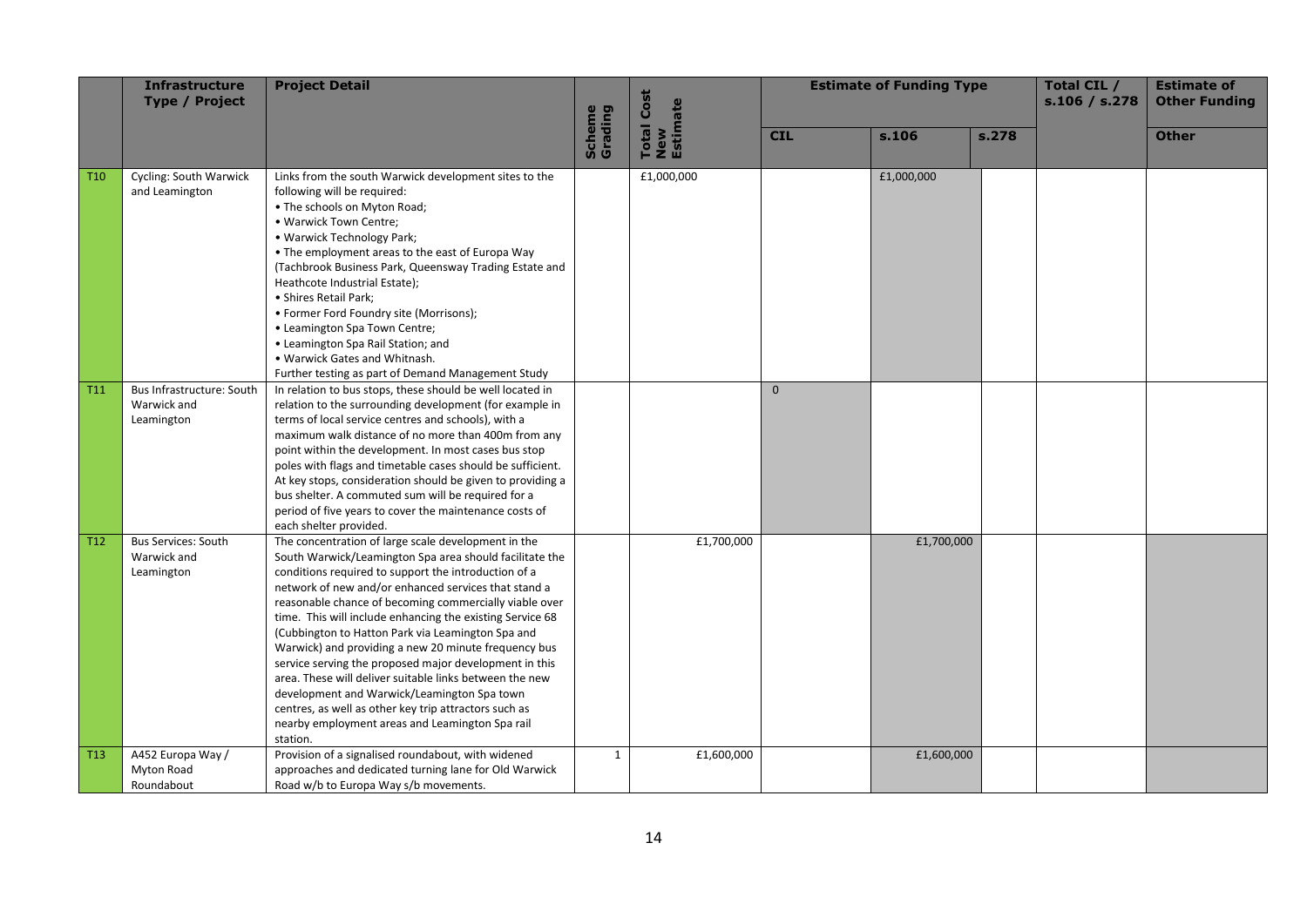|                 | <b>Infrastructure</b><br><b>Type / Project</b> | <b>Project Detail</b>                                                                                                                                                                                                                                                                                                                                                                                                                                                                       |                          | <b>Total Cost</b>       | <b>Estimate of Funding Type</b> |            |       | Total CIL /<br>s.106 / s.278 | <b>Estimate of</b><br><b>Other Funding</b> |
|-----------------|------------------------------------------------|---------------------------------------------------------------------------------------------------------------------------------------------------------------------------------------------------------------------------------------------------------------------------------------------------------------------------------------------------------------------------------------------------------------------------------------------------------------------------------------------|--------------------------|-------------------------|---------------------------------|------------|-------|------------------------------|--------------------------------------------|
|                 |                                                |                                                                                                                                                                                                                                                                                                                                                                                                                                                                                             | <b>Scheme</b><br>Grading | New<br>Estimate         | <b>CIL</b>                      | s.106      | s.278 |                              | <b>Other</b>                               |
| T <sub>14</sub> | A452 Shires Retail Park<br>Roundabout          | Extensive reconfiguration into a signalised three arm<br>junction with the Queensway and Tachbrook Park Road<br>being combined into a single entry arm prior to entering<br>into the main junction and a link across the centre of the<br>junction used to increase capacity for the north - south<br>movement.                                                                                                                                                                             | 1                        | £1,250,000              |                                 | £1,250,000 |       |                              |                                            |
| <b>T15</b>      | A452 Heathcote<br>Roundabout                   | Widening of approaches and signalisation of at least four<br>of the five entry arms of the junction.                                                                                                                                                                                                                                                                                                                                                                                        | 1                        | £900,000                |                                 | £900,000   |       |                              |                                            |
| T <sub>16</sub> | <b>Greys Mallory</b><br>Roundabout             | Provision of full signalisation of the junction, including a<br>dedicated lane to better accommodate the A452 Banbury<br>Rd to A452 Warwick bypass SB movement.                                                                                                                                                                                                                                                                                                                             | $\overline{2}$           | £500,000                |                                 | £500,000   |       |                              |                                            |
| T17             | Europa Way Corridor-<br>Part 1                 | Provision of dual carriageway along the entire length of<br>the corridor between M40 J14 and the Heathcote<br>roundabout on Europa Way.                                                                                                                                                                                                                                                                                                                                                     | $\mathbf{1}$             | £5,500,000              |                                 | £5,500,000 |       |                              |                                            |
| T <sub>18</sub> | Europa Way Corridor-<br>Part 2                 | Provision of dual carriageway along the entire length of<br>the corridor between the Heathcote roundabout and the<br>Europa Way/Myton Road roundabout.                                                                                                                                                                                                                                                                                                                                      | $\mathbf{1}$             | $\overline{f2,950,000}$ |                                 | £2,950,000 |       |                              |                                            |
|                 |                                                | Transport Infrastructure: A452 Leamington to Kenilworth Corridor                                                                                                                                                                                                                                                                                                                                                                                                                            |                          |                         |                                 |            |       |                              |                                            |
| T <sub>19</sub> | Cycling: K2L cycle route                       | K2L cycle route between Kenilworth and Royal<br>Leamington Spa                                                                                                                                                                                                                                                                                                                                                                                                                              |                          | £1,000,000              | £1,000,000                      |            |       |                              |                                            |
| T <sub>20</sub> | Rail: NUCKLE 2<br>Kenilworth Station           | Provide a new station at Kenilworth as a key part of the<br>NUCKLE Phase 2 Heavy Rail Improvements                                                                                                                                                                                                                                                                                                                                                                                          |                          | £11,300,000             |                                 |            |       |                              | £11,300,000                                |
| T21             | Rail: NUCKLE 2 other<br>aspects                | Rail service improvements and associated infrastructure<br>improvements between Coventry and Leamington Spa<br>with links through to Nuneaton (NUCKLE 1)                                                                                                                                                                                                                                                                                                                                    |                          | £0                      |                                 |            |       |                              |                                            |
| T <sub>22</sub> | Park and Ride north of<br>Leamington           | An optimum location for a northern Park and Ride site<br>would be between A46/A452 Thickthorn roundabout and<br>the A452/B4113 Blackdown roundabout. It is anticipated<br>that the facility would be served by some or all of the<br>existing bus services which currently use this corridor,<br>thus delivering a highly attractive frequency of service for<br>users. This would ideally be accompanied by bus priority<br>measures along the route, particularly at key pinch<br>points. |                          | £2,000,000              | £2,000,000                      |            |       |                              |                                            |
| T <sub>23</sub> | Thickthorn Roundabout,<br>Kenilworth           | Provision of a signalised roundabout with widening of the<br>approaches to the junction to 3 lanes, with 2 lanes<br>retained on the bridges. Intrinsically linked to the<br>delivery of local housing and employment allocations as                                                                                                                                                                                                                                                         | $\mathbf{1}$             | £1,250,000              |                                 | £1,250,000 |       |                              |                                            |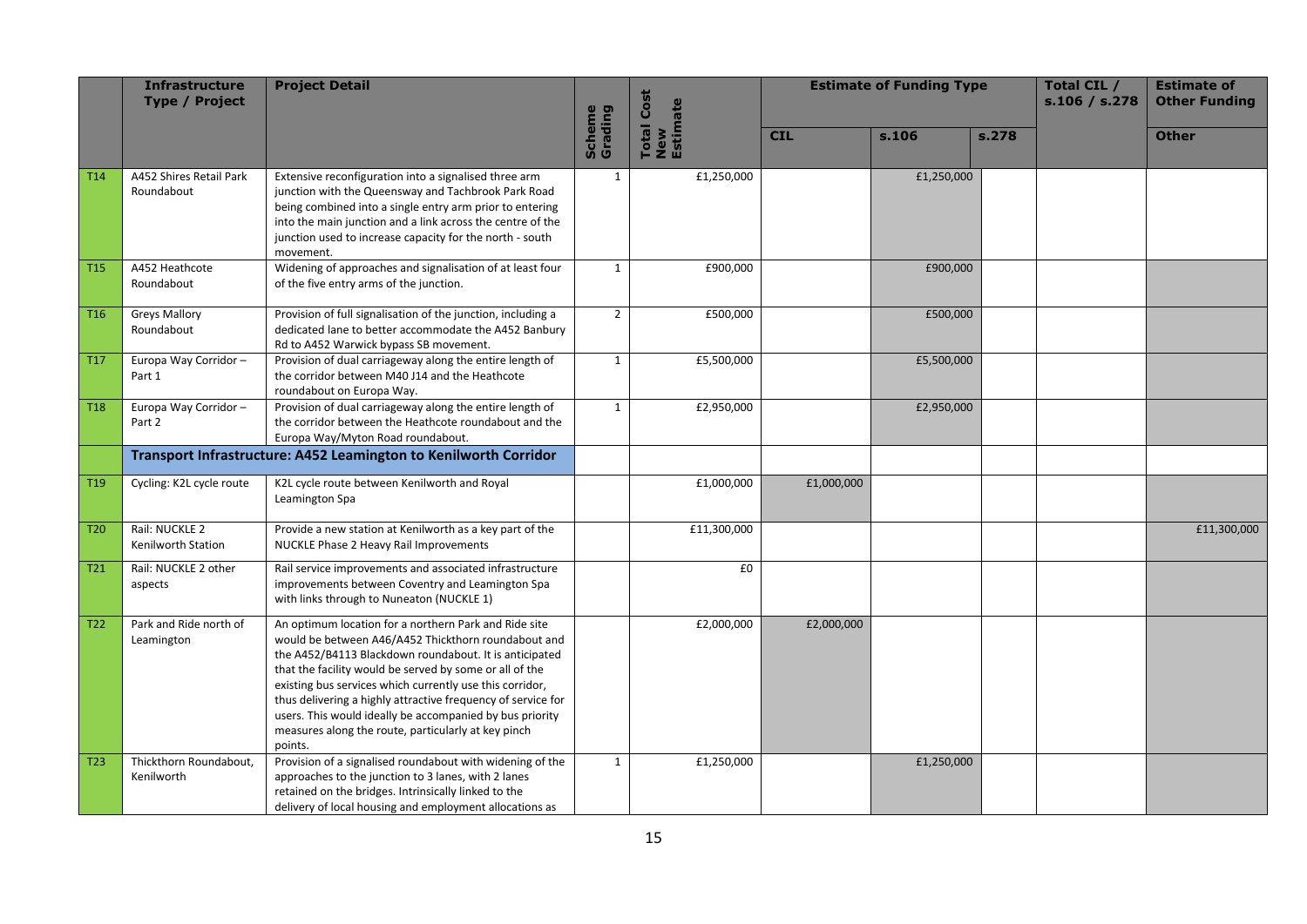|                 | Infrastructure<br><b>Type / Project</b> | <b>Project Detail</b>                                                                                                                                                                                                                                                                                                                                                                                                       |                   | <b>Total Cost</b> | <b>Estimate of Funding Type</b> |            |       | Total CIL /<br>s.106 / s.278 | <b>Estimate of</b><br><b>Other Funding</b> |
|-----------------|-----------------------------------------|-----------------------------------------------------------------------------------------------------------------------------------------------------------------------------------------------------------------------------------------------------------------------------------------------------------------------------------------------------------------------------------------------------------------------------|-------------------|-------------------|---------------------------------|------------|-------|------------------------------|--------------------------------------------|
|                 |                                         |                                                                                                                                                                                                                                                                                                                                                                                                                             | Scheme<br>Grading | New<br>Estimate   | <b>CIL</b>                      | s.106      | s.278 |                              | <b>Other</b>                               |
|                 |                                         | well as the wider impacts of growth across the District.<br>Dual carriageway links between A46 Thickthorn grade<br>separated roundabout and Bericote signalised<br>roundabout.<br>Provision of toucan crossings over slip roads to help<br>contribute towards delivery of K2L cycle route. Bus<br>priority measures at junction.                                                                                            |                   |                   |                                 |            |       |                              |                                            |
| T24             | A452/Bericote<br>Roundabout             | Provision of a signalised roundabout on the A452 where<br>it meets Bericote Road. The A452 s/b to Bericote Rd e/b<br>movement is separated out from the junction at an early<br>stage although the point at which the A452 meets<br>Bericote Road is also signal controlled. Provision of<br>toucan crossing over Bericote Road to contribute<br>towards delivery of K2L cycle route. Bus priority<br>measures at junction. | $\mathbf{1}$      | £1,250,000        |                                 | £1,250,000 |       |                              |                                            |
| <b>T25</b>      | A452/B4113 Blackdown<br>Roundabout      | Provision of a four arm signalised cross-roads on the<br>A452 where it meets the B4113 at Blackdown, replacing<br>the existing roundabout. Provision of toucan crossing<br>over B4113 to contribute towards delivery of K2L cycle<br>route. Bus priority measures at junction.                                                                                                                                              | $\mathbf{1}$      | £650,000          |                                 | £650,000   |       |                              |                                            |
|                 | <b>Emscote Road)</b>                    | Transport Infrastructure: Warwick-Leamington-Lillington (via                                                                                                                                                                                                                                                                                                                                                                |                   |                   |                                 |            |       |                              |                                            |
| T <sub>26</sub> | Emscote Road /Greville<br>Road          | Provision of signals to control the existing priority<br>junction. Delivery of schemes T26 and T27 in unison<br>safeguards functionality of the Emscote Road Corridor.<br>Scheme will incorporate cycling facilities and contribute<br>towards Warwick to Leamington cycle route (via Emscote<br>Road / Warwick New Road)                                                                                                   | $\mathbf{1}$      | £750,000          | £750,000                        |            |       |                              |                                            |
| T <sub>27</sub> | Princes Drive/ Warwick<br>New Road      | Reconfiguration of the existing roundabout to a<br>signalised 3 arm priority junction. Delivery of schemes<br>T26 and T27 in unison safeguards functionality of the<br>Emscote Road Corridor. Cycle facilities will be<br>incorporated into the scheme and contribute towards<br>Warwick to Leamington cycle route (via Emscote Road /<br>Warwick New Road)                                                                 | $\mathbf{1}$      | £350,000          | £350,000                        |            |       |                              |                                            |
| <b>T38</b>      | Bericote Road/<br>Stoneleigh Road       | Widening of the existing roundabout to include two lanes<br>on the circulatory and on all approaches.                                                                                                                                                                                                                                                                                                                       | $\overline{2}$    | £500,000          | £500,000                        |            |       |                              |                                            |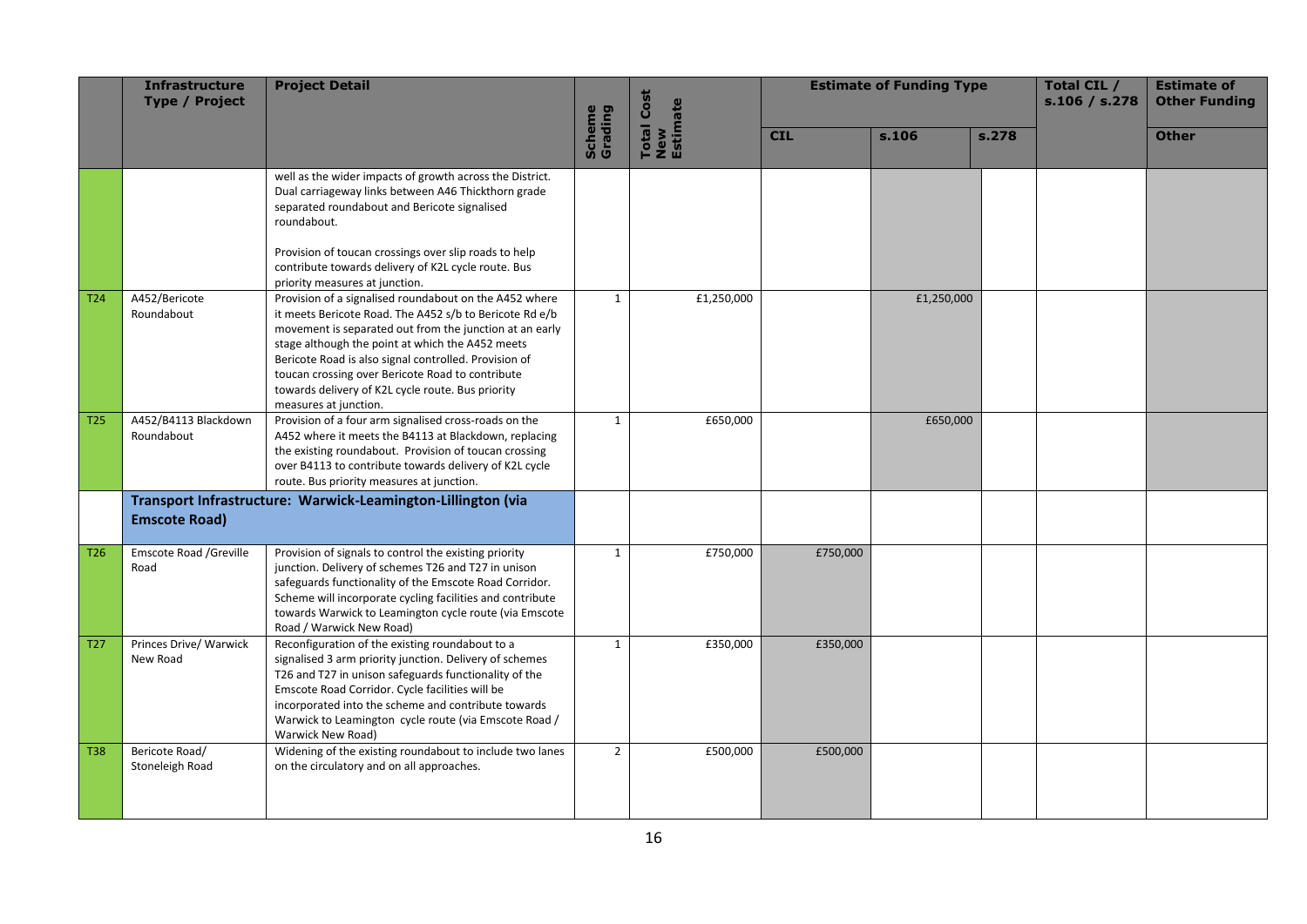|                 | <b>Infrastructure</b><br><b>Type / Project</b>                                  | <b>Project Detail</b>                                                                                                                                                                                                                                                                                                                                                                         |                          | <b>Total Cost</b> | <b>Estimate of Funding Type</b> |          |       | Total CIL /<br>s.106 / s.278 | <b>Estimate of</b><br><b>Other Funding</b> |
|-----------------|---------------------------------------------------------------------------------|-----------------------------------------------------------------------------------------------------------------------------------------------------------------------------------------------------------------------------------------------------------------------------------------------------------------------------------------------------------------------------------------------|--------------------------|-------------------|---------------------------------|----------|-------|------------------------------|--------------------------------------------|
|                 |                                                                                 |                                                                                                                                                                                                                                                                                                                                                                                               | <b>Scheme</b><br>Grading | New<br>Estimate   | <b>CIL</b>                      | s.106    | s.278 |                              | <b>Other</b>                               |
| T <sub>29</sub> | Kenilworth<br>Road/Westhill Road                                                | Widening of the existing roundabout circulatory to two<br>lanes along with all of the entry arms.                                                                                                                                                                                                                                                                                             | $\overline{2}$           | £500,000          | £500,000                        |          |       |                              |                                            |
|                 | <b>Transport Infrastructure: Leamington South (including Tachbrook</b><br>Road) |                                                                                                                                                                                                                                                                                                                                                                                               |                          |                   |                                 |          |       |                              |                                            |
| <b>T30</b>      | <b>Bath Street/ Spencer</b><br>Street / High Street /<br>Lower Avenue           | Introduction of one-way gyratory along Lower Avenue /<br>Spencer Street and Bath Street with restricted movement<br>along Old Warwick Road for eastbound traffic. Provision<br>of signal control on at least three of the four entry points<br>and inclusion of vehicle detection loops. Opportunities to<br>improve cycle access to town centre and east-west cycle<br>links will be sought. | $\mathbf{1}$             | £500,000          | £500,000                        |          |       |                              |                                            |
| <b>T31</b>      | Adelaide Road/ Avenue<br>Road                                                   | Provision of a signalised junction to replace the existing<br>mini roundabout. Cycle facilities will be incorporated into<br>the scheme as appropriate.                                                                                                                                                                                                                                       | $\overline{2}$           | £350,000          | £350,000                        |          |       |                              |                                            |
| <b>T32</b>      | Dormer Place/Adelaide<br>Road                                                   | Provision of a signalised junction to replace the existing<br>priority junction. Opportunities to deliver improved east-<br>west cycle links (Milverton Hill - Portland Place East -<br>Dormer Place) will be sought as part of this scheme.                                                                                                                                                  | $\overline{2}$           | £350,000          | £350,000                        |          |       |                              |                                            |
|                 | <b>Gallows Hill</b>                                                             | Transport Infrastructure: Warwick Town Centre to Heathcote via                                                                                                                                                                                                                                                                                                                                |                          |                   |                                 |          |       |                              |                                            |
| <b>T33</b>      | <b>Warwick Tech Park</b><br>Roundabout                                          | Provision of a standard two-lane approach roundabout<br>on Gallows Hill/Heathcote Lane, to improve access and<br>reduce congestion as vehicles attempt to enter and exit<br>Warwick Technology Park. Potential to introduce bus<br>lane and investigate introduction of High occupancy<br>Vehicle Lane.                                                                                       | $\overline{2}$           | £600,000          |                                 | £600,000 |       |                              |                                            |
| T34             | Banbury Road, Warwick                                                           | Reduced two lane sections of the Banbury Road both<br>around the Gallows Hill junction and south of the Gallows<br>Hill/Myton Road junction.                                                                                                                                                                                                                                                  | 1                        | £300,000          |                                 | £300,000 |       |                              |                                            |
| <b>T35</b>      | Myton Road /Banbury<br>Road Roundabout                                          | Provision of a signalised junction to replace the existing<br>roundabout. Cycle facilities will be incorporated into the<br>scheme and the need to facilitate access to/from existing<br>Banbury Road/Myton Road cycle routes will be<br>considered in the design.                                                                                                                            | 1                        | £450,000          |                                 | £450,000 |       |                              |                                            |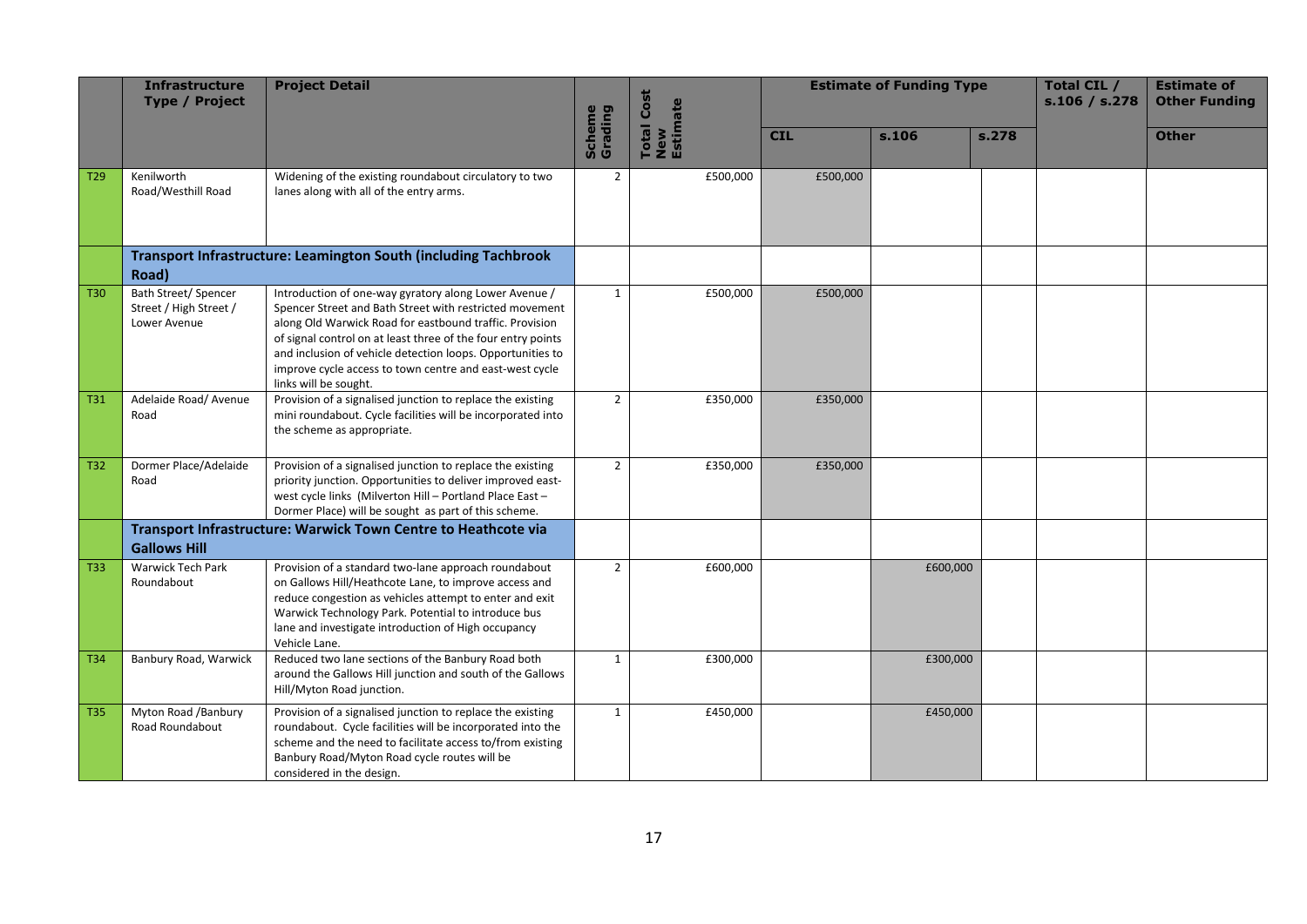|                         | <b>Infrastructure</b><br><b>Type / Project</b>                                        | <b>Project Detail</b>                                                                                                                                                                                               |                   | <b>Total Cost</b> | <b>Estimate of Funding Type</b> |          |       | Total CIL /<br>s.106 / s.278 | <b>Estimate of</b><br><b>Other Funding</b> |
|-------------------------|---------------------------------------------------------------------------------------|---------------------------------------------------------------------------------------------------------------------------------------------------------------------------------------------------------------------|-------------------|-------------------|---------------------------------|----------|-------|------------------------------|--------------------------------------------|
|                         |                                                                                       |                                                                                                                                                                                                                     | Scheme<br>Grading | New<br>Estimate   | <b>CIL</b>                      | s.106    | s.278 |                              | <b>Other</b>                               |
| T36                     | Priory Road/ Smith<br>Street/St Nicholas<br>Church St                                 | Provision of a signalised junction with the timings<br>synchronised with the A445 Coten End/A429 Coventry<br>Road signalised junction. The right turn from Smith Street<br>to St Nicholas Church Street is retained | $\mathbf{1}$      | £300,000          |                                 | £300,000 |       |                              |                                            |
| <b>T37</b>              | Castle Hill/St Nicholas<br>Church Street/Banbury<br>Road                              | Revised traffic managements at the junction of Castle<br>Hill/St Nicholas Church Street/Banbury Road.                                                                                                               | $\mathbf{1}$      | £650,000          |                                 | £650,000 |       |                              |                                            |
| $\mathsf{T} \mathsf{7}$ | Park and Ride south of<br>Warwick                                                     | See above under 'Transport Infrastructure: A452 Europa<br>Way Corridor'.                                                                                                                                            |                   |                   |                                 |          |       |                              |                                            |
| T <sub>8</sub>          | <b>Bus Priority Measures:</b><br>Southern Park and Ride<br>to Leamington /<br>Warwick | See above under 'Transport Infrastructure: A452 Europa<br>Way Corridor'.                                                                                                                                            |                   |                   |                                 |          |       |                              |                                            |
|                         | <b>Myton Road)</b>                                                                    | Transport Infrastructure: Warwick Town Centre to Leamington (via                                                                                                                                                    |                   |                   |                                 |          |       |                              |                                            |
| <b>T35</b>              | Myton Road / Banbury<br>Road Roundabout                                               | See above under 'Transport Infrastructure: Warwick<br>Town Centre to Heathcote via Gallows Hill'.                                                                                                                   |                   |                   |                                 |          |       |                              |                                            |
| T <sub>9</sub>          | Pedestrians: South<br>Warwick and<br>Leamington                                       | See above under 'Transport Infrastructure: A452 Europa<br>Way Corridor'.                                                                                                                                            |                   |                   |                                 |          |       |                              |                                            |
| T <sub>10</sub>         | Cyclists: South Warwick<br>and Leamington                                             | See above under 'Transport Infrastructure: A452 Europa<br>Way Corridor'.                                                                                                                                            |                   |                   |                                 |          |       |                              |                                            |
|                         |                                                                                       | Transport Infrastructure: A429 Coventry Road, Warwick                                                                                                                                                               |                   |                   |                                 |          |       |                              |                                            |
| <b>T38</b>              | A452 Spinney Hill<br>Roundabout                                                       | Provision of widened approaches to the Spinney Hill<br>junction on the A429 north of Warwick. Potential for bus<br>priority for east-west movements across junction.                                                | $\overline{2}$    | £450,000          | £450,000                        |          |       |                              |                                            |
| T39                     | Cycling: completion of<br>the existing cycle<br>networks                              | Extension of Coventry Road cycle facility from Primrose<br>Hill to Warwick town centre (costs covered under T6<br>costs).                                                                                           |                   |                   |                                 |          |       |                              |                                            |
|                         |                                                                                       | Transport Infrastructure: A425 Birmingham Road, Warwick                                                                                                                                                             |                   |                   |                                 |          |       |                              |                                            |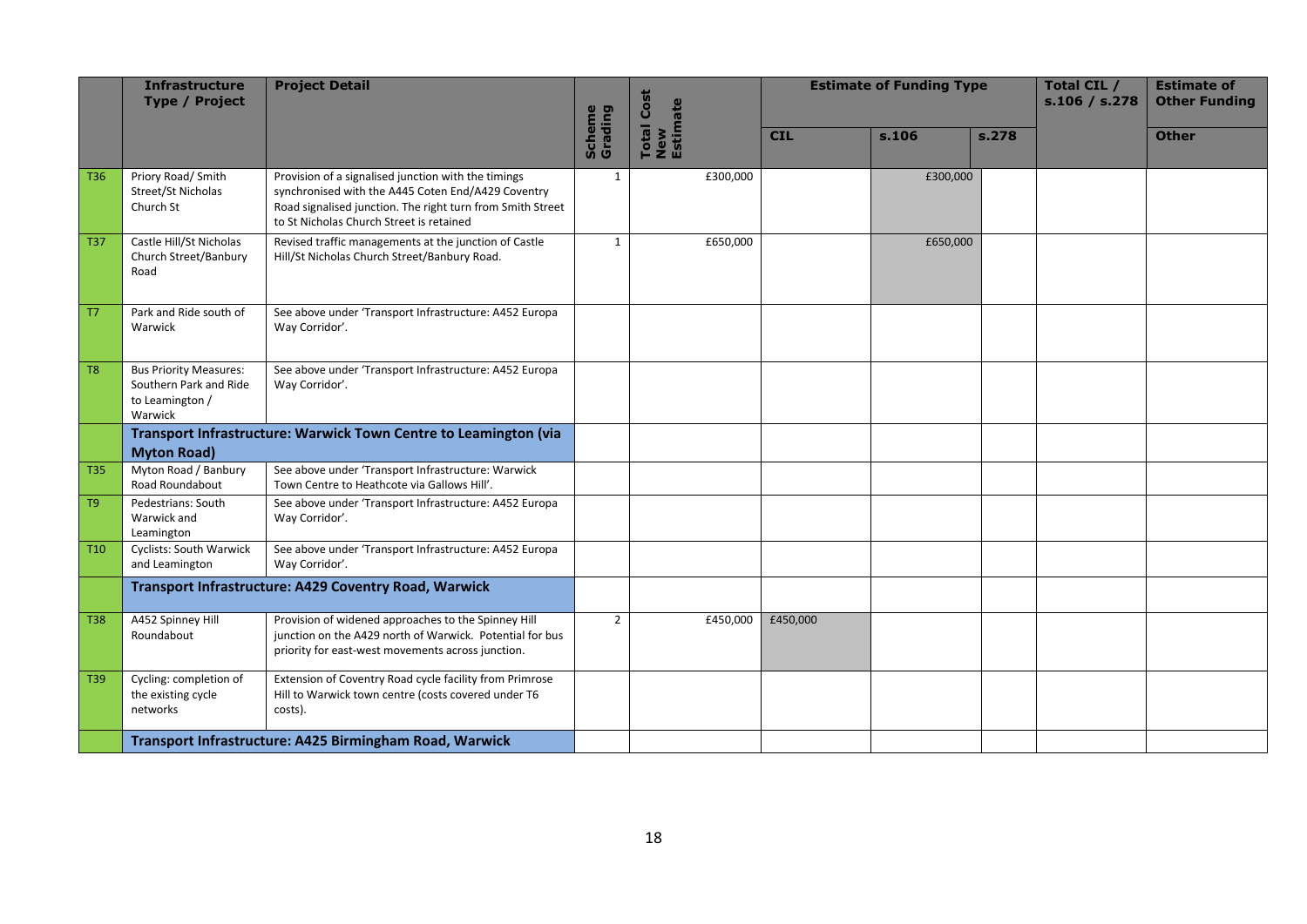|                 | <b>Infrastructure</b><br><b>Type / Project</b>           | <b>Project Detail</b>                                                                                                                                                                                                                                                                                                                                                             |                          | <b>Total Cost</b> |            | <b>Estimate of Funding Type</b> |       | Total CIL /<br>s.106 / s.278 | <b>Estimate of</b><br><b>Other Funding</b> |
|-----------------|----------------------------------------------------------|-----------------------------------------------------------------------------------------------------------------------------------------------------------------------------------------------------------------------------------------------------------------------------------------------------------------------------------------------------------------------------------|--------------------------|-------------------|------------|---------------------------------|-------|------------------------------|--------------------------------------------|
|                 |                                                          |                                                                                                                                                                                                                                                                                                                                                                                   | <b>Scheme</b><br>Grading | New<br>Estimate   | <b>CIL</b> | s.106                           | s.278 |                              | <b>Other</b>                               |
| T <sub>40</sub> | A46/A425/A4177<br>Birmingham Road<br>'Stanks Island'     | Signalisation of the four entry arms to the junction with<br>associated widening on each approach to the junction<br>(but with the bridges retained to 2 lanes). The scheme<br>also incorporates capacity improvements either side of<br>the junction, particularly towards Warwick and<br>associated cycle/pedestrian improvements between<br>Wedgenock Lane and 'Stanks Island' | 1                        | £3,400,000        |            |                                 |       |                              | £3,400,000                                 |
|                 |                                                          | Transport Infrastructure: A429 Stratford Road, Warwick                                                                                                                                                                                                                                                                                                                            |                          |                   |            |                                 |       |                              |                                            |
| <b>T41</b>      | Cycling: completion of<br>the existing cycle<br>networks | Extension of Stratford Road cycle facility. Options to<br>provide a cycle facility to bridge the missing link along<br>Hampton Road will be investigated (costs covered under<br>T6 costs).                                                                                                                                                                                       |                          |                   |            |                                 |       |                              |                                            |
|                 |                                                          | Transport Infrastructure: Strategic corridor improvements                                                                                                                                                                                                                                                                                                                         |                          |                   |            |                                 |       |                              |                                            |
| <b>T42</b>      | Motorway Traffic<br>Management                           | Provision of Smart Motorways between J14 and J15 of<br>the M40                                                                                                                                                                                                                                                                                                                    |                          | £10,000,000       | £7,000,000 | £3,000,000                      |       |                              |                                            |
| T <sub>23</sub> | Thickthorn Roundabout,<br>Kenilworth                     | See above under 'Transport Infrastructure: A452<br>Leamington to Kenilworth Corridor'.                                                                                                                                                                                                                                                                                            |                          |                   |            |                                 |       |                              |                                            |
| T40             | A46/A425/A4177<br>Birmingham Road<br>'Stanks Island'     | See above under 'Transport Infrastructure: A425<br>Birmingham Road, Warwick Corridor'.                                                                                                                                                                                                                                                                                            |                          |                   |            |                                 |       |                              |                                            |
| <b>T17</b>      | Europa Way Corridor-<br>Part 1                           | See above under 'Transport Infrastructure: A452 Europa<br>Way Corridor'.                                                                                                                                                                                                                                                                                                          |                          |                   |            |                                 |       |                              |                                            |
| T <sub>18</sub> | Europa Way Corridor-<br>Part 2                           | See above under 'Transport Infrastructure: A452 Europa<br>Way Corridor'.                                                                                                                                                                                                                                                                                                          |                          |                   |            |                                 |       |                              |                                            |
|                 |                                                          | <b>Transport Infrastructure: Kenilworth Improvements</b>                                                                                                                                                                                                                                                                                                                          |                          |                   |            |                                 |       |                              |                                            |
| T41             | A452 St Johns Gyratory,<br>Kenilworth                    | Signalisation of the four entry arms onto the junction.<br>Additional engineering will be required to ensure that the<br>development which lies in the centre of the gyratory can<br>be accessed satisfactorily. Intrinsically linked to the<br>delivery of local housing and employment allocations.                                                                             | $\mathbf{1}$             | £300,000          |            | £300,000                        |       |                              |                                            |
| T <sub>19</sub> | Cycling: K2L cycle route                                 | See above under: 'Transport Infrastructure: A452<br>Leamington to Kenilworth Corridor'.                                                                                                                                                                                                                                                                                           |                          |                   |            |                                 |       |                              |                                            |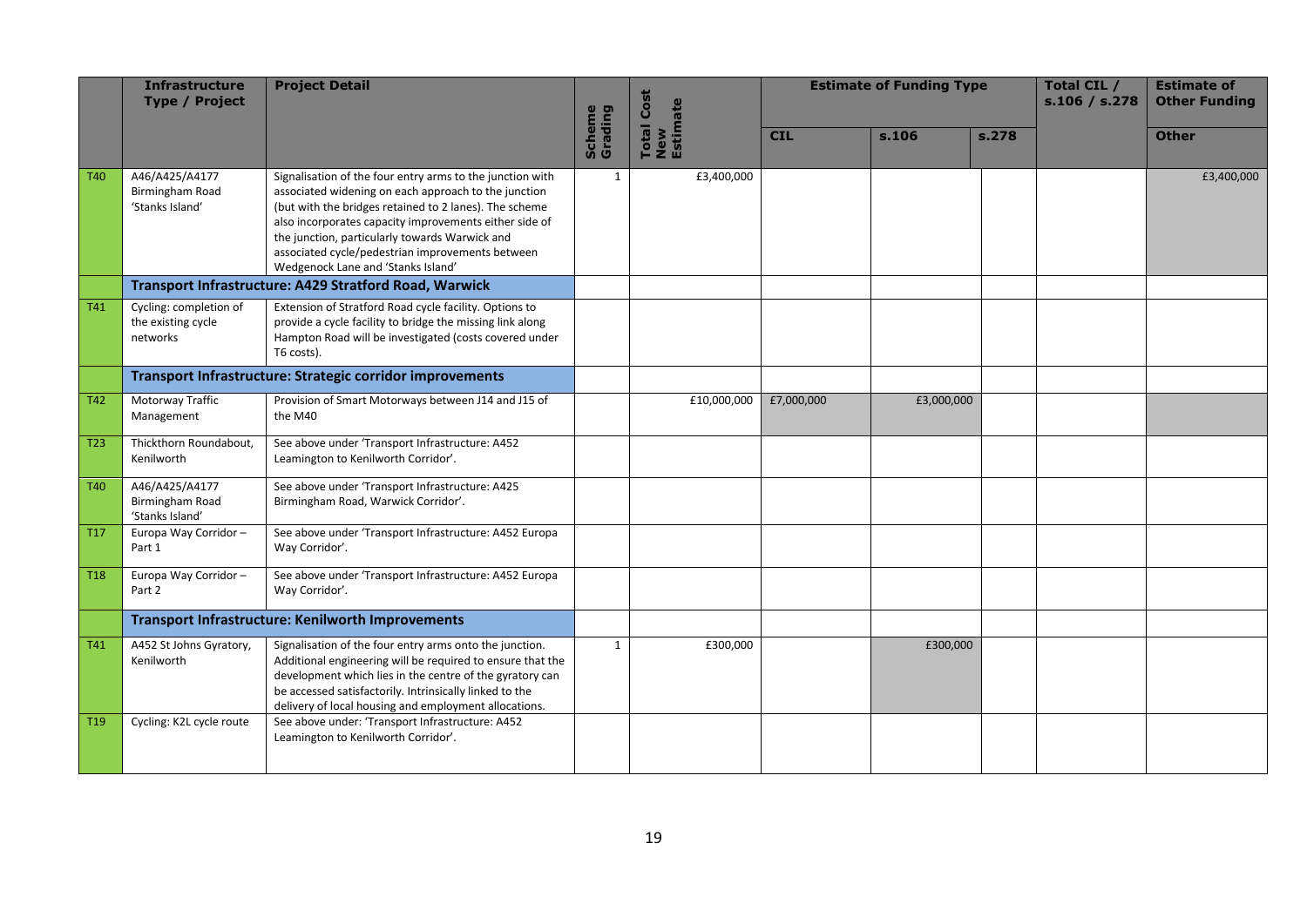|                 | <b>Infrastructure</b><br><b>Type / Project</b>                                  | <b>Project Detail</b>                                                                                                                                                                                                                                                                                                                                                                                                                                                                                                                                                                                                                                                                                                                                                                                                                                                                                                                                                                                                                                               |                   | <b>Total Cost</b> |            | <b>Estimate of Funding Type</b> |       | Total CIL /<br>s.106 / s.278 | <b>Estimate of</b><br><b>Other Funding</b> |
|-----------------|---------------------------------------------------------------------------------|---------------------------------------------------------------------------------------------------------------------------------------------------------------------------------------------------------------------------------------------------------------------------------------------------------------------------------------------------------------------------------------------------------------------------------------------------------------------------------------------------------------------------------------------------------------------------------------------------------------------------------------------------------------------------------------------------------------------------------------------------------------------------------------------------------------------------------------------------------------------------------------------------------------------------------------------------------------------------------------------------------------------------------------------------------------------|-------------------|-------------------|------------|---------------------------------|-------|------------------------------|--------------------------------------------|
|                 |                                                                                 |                                                                                                                                                                                                                                                                                                                                                                                                                                                                                                                                                                                                                                                                                                                                                                                                                                                                                                                                                                                                                                                                     | Scheme<br>Grading | New<br>Estimate   | <b>CIL</b> | s.106                           | s.278 |                              | <b>Other</b>                               |
| T <sub>20</sub> | Rail: NUCKLE 2<br>Kenilworth Station                                            | See above under: 'Transport Infrastructure: A452<br>Leamington to Kenilworth Corridor'.                                                                                                                                                                                                                                                                                                                                                                                                                                                                                                                                                                                                                                                                                                                                                                                                                                                                                                                                                                             |                   |                   |            |                                 |       |                              |                                            |
| T <sub>21</sub> | Rail: NUCKLE 2 other<br>aspects                                                 | See above under: 'Transport Infrastructure: A452<br>Leamington to Kenilworth Corridor'.                                                                                                                                                                                                                                                                                                                                                                                                                                                                                                                                                                                                                                                                                                                                                                                                                                                                                                                                                                             |                   |                   |            |                                 |       |                              |                                            |
| T <sub>23</sub> | Thickthorn Roundabout,<br>Kenilworth                                            | See above under: 'Transport Infrastructure: A452<br>Leamington to Kenilworth Corridor'.                                                                                                                                                                                                                                                                                                                                                                                                                                                                                                                                                                                                                                                                                                                                                                                                                                                                                                                                                                             |                   |                   |            |                                 |       |                              |                                            |
| T <sub>3</sub>  | Cycling: completion of<br>the existing cycle<br>networks                        | Extension of town cycle links and links from proposed<br>Thickthorn development site to:<br>• Kenilworth School<br>• Rocky Lane (and potential onward connections to<br>Stoneleigh Park)<br>• Leamington Road from Glasshouse Lane (via<br>development site).<br>Costs covered under T3 costs.                                                                                                                                                                                                                                                                                                                                                                                                                                                                                                                                                                                                                                                                                                                                                                      |                   |                   |            |                                 |       |                              |                                            |
|                 |                                                                                 | <b>Transport Infrastructure: Sub-regional Employment Site</b>                                                                                                                                                                                                                                                                                                                                                                                                                                                                                                                                                                                                                                                                                                                                                                                                                                                                                                                                                                                                       |                   |                   |            |                                 |       |                              |                                            |
| T42             | Transport Infrastructure<br>Associated with Sub-<br>regional employment<br>site | These may vary depending on precise configuration of<br>any proposal. The Coventry & Warwickshire Gateway<br>planning application would deliver a range of highway<br>improvements including the following:-<br>. New junction on A45 between Festival and Toll Bar<br>islands including bridge over A45 to link site with Jaguar<br>Whitley Business Park (Coventry)<br>. New access road within the site to link the two zones<br>(east of Baginton and south of Middlemarch Business<br>Park).<br>. New roads within the Jaguar Whitley Business Park<br>(Coventry)<br>• Improvements to capacity of Festival island (Coventry)<br>and the A46/Stoneleigh Road junction<br>• Enhancement to Stivichall bypass/London Road bypass<br>junction<br>. New roundabout at junction of Bubbenhall and<br>Stoneleigh Roads.<br>. New bus route with high quality infrastructure and<br>frequent services between Coventry City Centre and site.<br>• Extensive improvements to off-site footpaths and<br>cycleway links.<br>• Measures to restrict traffic from the site |                   |                   |            |                                 |       |                              |                                            |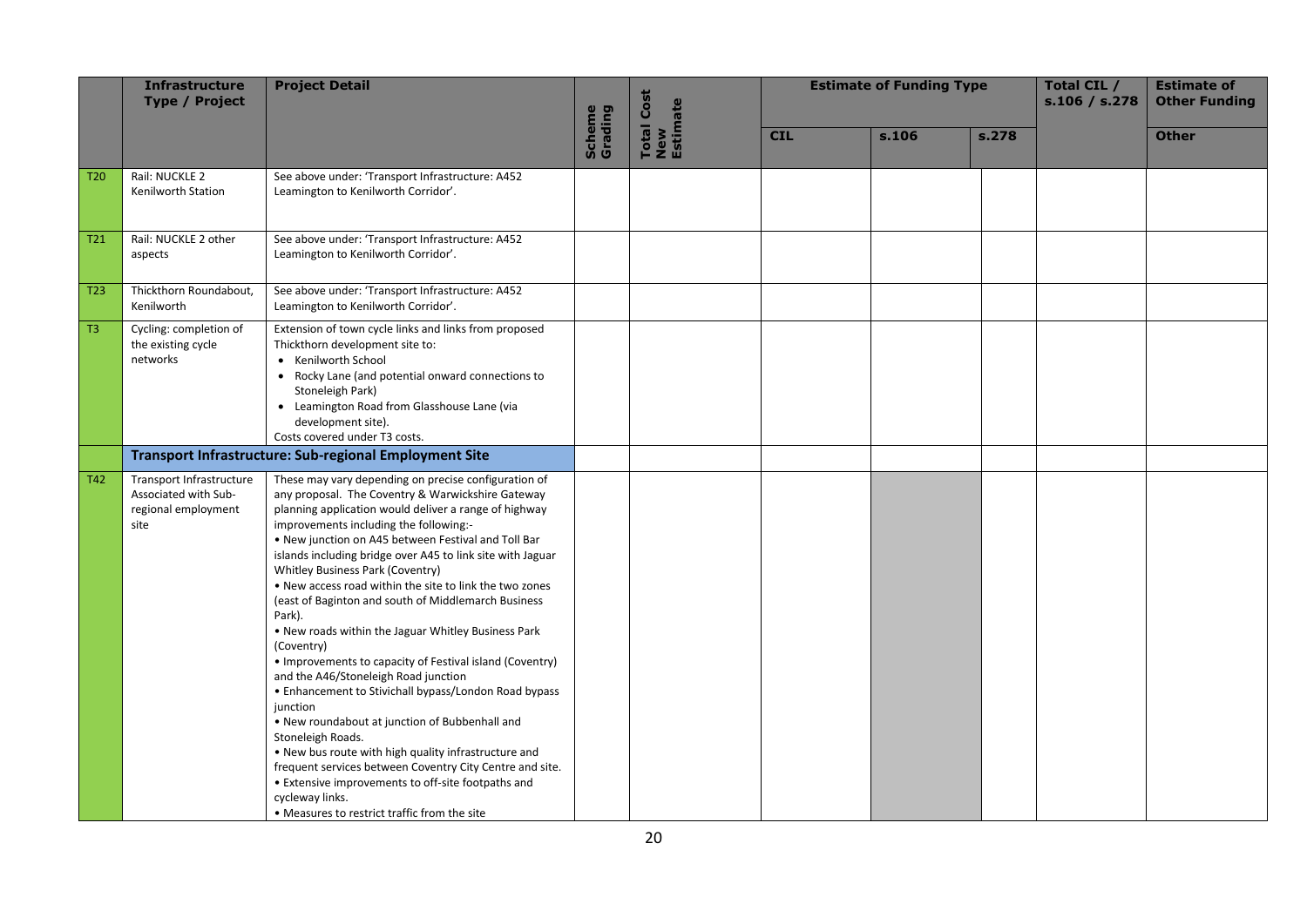|                | Infrastructure<br><b>Project Detail</b><br><b>Type / Project</b> |                                                                                                                                                                                                                         |                   | <b>Total Cost</b><br>New<br>Estimate |            | <b>Estimate of Funding Type</b> |       | Total CIL /<br>s.106 / s.278 | <b>Estimate of</b><br><b>Other Funding</b> |
|----------------|------------------------------------------------------------------|-------------------------------------------------------------------------------------------------------------------------------------------------------------------------------------------------------------------------|-------------------|--------------------------------------|------------|---------------------------------|-------|------------------------------|--------------------------------------------|
|                |                                                                  |                                                                                                                                                                                                                         | Scheme<br>Grading |                                      | <b>CIL</b> | s.106                           | s.278 |                              | <b>Other</b>                               |
|                |                                                                  | entering/exiting along Rowley Road/Bubbenhall Road.                                                                                                                                                                     |                   |                                      |            |                                 |       |                              |                                            |
|                | <b>Transport</b><br><b>Infrastructure</b><br><b>Total</b>        |                                                                                                                                                                                                                         |                   | £57,950,000                          |            |                                 |       | £43,250,000                  | £14,700,000                                |
|                | <b>Telecommunications</b>                                        |                                                                                                                                                                                                                         |                   |                                      |            |                                 |       |                              |                                            |
| Te1            | High Speed<br><b>Broadband</b>                                   | Funding is already in place to achieve 95%<br>coverage for high speed broadband in line<br>with targets. No further infrastructure<br>required                                                                          |                   |                                      |            |                                 |       |                              |                                            |
|                | <b>Utilities: Electric and Gas</b>                               |                                                                                                                                                                                                                         |                   |                                      |            |                                 |       |                              |                                            |
| U1             | High Voltage<br>Electricity<br>Transmission<br>System            | The existing transmission system will have<br>the capacity to accommodate the additional<br>demand                                                                                                                      |                   |                                      |            |                                 |       |                              |                                            |
| U <sub>2</sub> | High Pressure Gas<br>Transmission<br>System                      | The existing transmission system will have<br>the capacity to accommodate the additional<br>demand                                                                                                                      |                   |                                      |            |                                 |       |                              |                                            |
|                | <b>Utilities: Water and Sewage</b>                               |                                                                                                                                                                                                                         |                   |                                      |            |                                 |       |                              |                                            |
| U3             | Sewage and Water                                                 | Severn Trent Water's investment plans for<br>drainage, sewerage and sewage treatment<br>mean that the development proposals can be<br>accommodated. This situation will be<br>reviewed annually with Severn Trent Water |                   |                                      |            |                                 |       |                              |                                            |
|                | <b>Utilities: Waste</b>                                          |                                                                                                                                                                                                                         |                   |                                      |            |                                 |       |                              |                                            |
| W1             | Household Waste<br>and Recycling                                 | Redesign of existing household recycling<br>facilities to accommodate population increase.                                                                                                                              | 2                 | £576,326                             | £461,061   |                                 |       | £461,061                     | £115,265                                   |
|                | <b>Waste: Sub Total</b>                                          |                                                                                                                                                                                                                         |                   | £576,326                             | £461,061   | £0                              |       | £461,061                     | £115,265                                   |
|                |                                                                  | <b>SOCIAL INFRASTRUCTURE</b>                                                                                                                                                                                            |                   |                                      |            |                                 |       |                              |                                            |
|                | <b>Education: Primary Schools</b>                                |                                                                                                                                                                                                                         |                   |                                      |            |                                 |       |                              |                                            |
| E1a            | New Primary<br>Schools                                           | Heathcote Primary School (1 x 2 form)                                                                                                                                                                                   | $\mathbf{1}$      | £3,849,415                           |            | £3,849,415                      |       | £3,849,415                   |                                            |
| E1b            | New Primary<br>Schools                                           | Grove Farm Primary School (1 x 1 form)                                                                                                                                                                                  | 1                 | £2,775,300                           |            | £2,775,300                      |       | £2,775,300                   |                                            |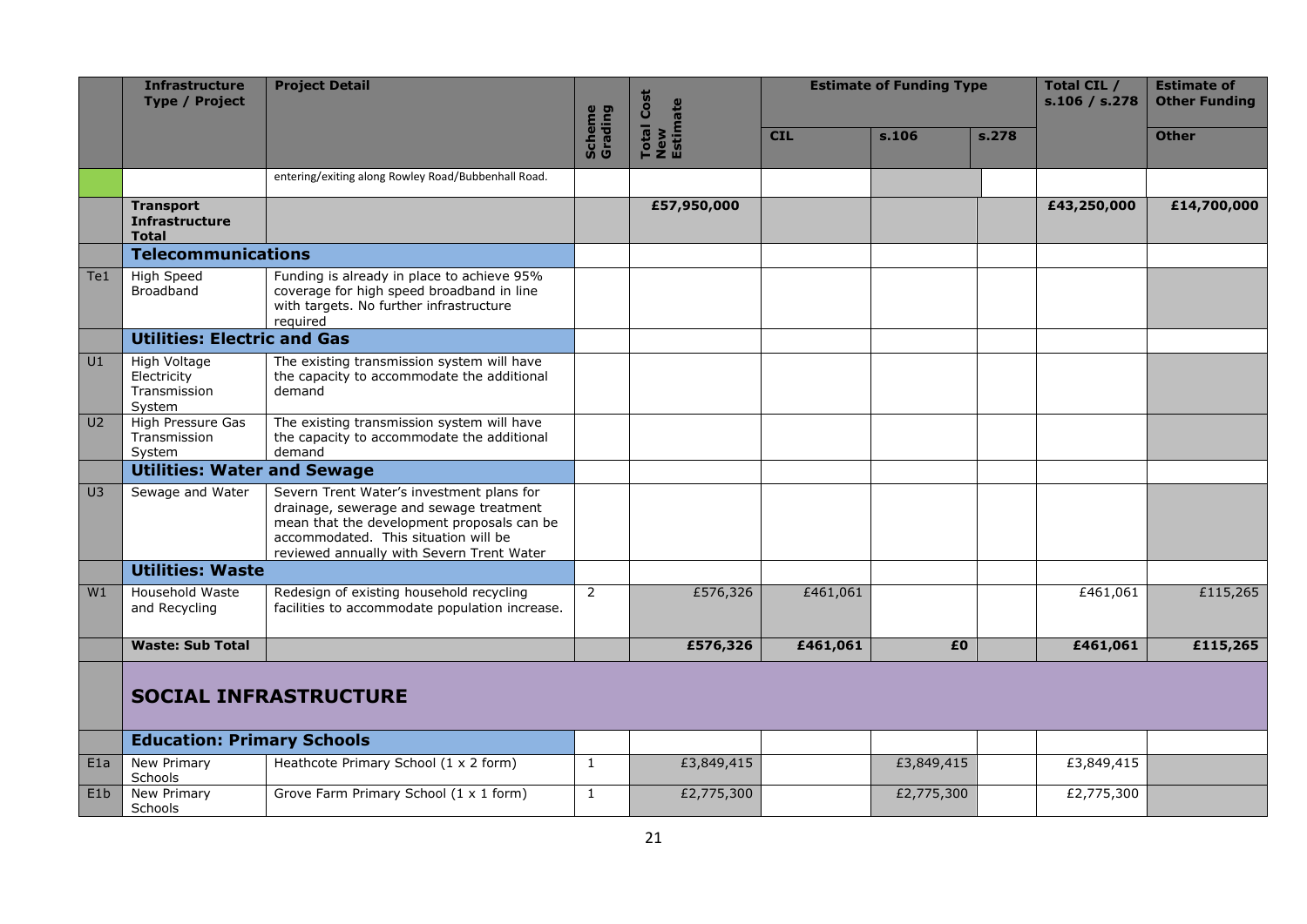|                  | <b>Infrastructure</b><br><b>Type / Project</b> | <b>Project Detail</b>                                                                                                                                                                                                                                                                                                                                                                                   |                          | Cost<br>New<br>Estimate |            | <b>Estimate of Funding Type</b> |       | Total CIL /<br>s.106 / s.278 | <b>Estimate of</b><br><b>Other Funding</b> |
|------------------|------------------------------------------------|---------------------------------------------------------------------------------------------------------------------------------------------------------------------------------------------------------------------------------------------------------------------------------------------------------------------------------------------------------------------------------------------------------|--------------------------|-------------------------|------------|---------------------------------|-------|------------------------------|--------------------------------------------|
|                  |                                                |                                                                                                                                                                                                                                                                                                                                                                                                         | <b>Scheme</b><br>Grading | <b>Total</b>            | <b>CIL</b> | s.106                           | s.278 |                              | <b>Other</b>                               |
| E1c              | New Primary<br><b>Schools</b>                  | Myton / West of Europa Way (1 x 2 form)                                                                                                                                                                                                                                                                                                                                                                 | $\mathbf{1}$             | £3,849,415              |            | £3,849,415                      |       | £3,849,415                   |                                            |
| E1d              | New Primary<br>Schools                         | Whitnash East / South Sydenham (1x 1 form)                                                                                                                                                                                                                                                                                                                                                              | $\mathbf{1}$             | £2,775,300              | £2,775,300 |                                 |       | £2,775,300                   |                                            |
| E <sub>1e</sub>  | New Primary<br><b>Schools</b>                  | Thickthorn school (1x1 form) - located either<br>on Thickthorn allocation or alternative option<br>at Glasshouse Lane (Southcrest Farm).                                                                                                                                                                                                                                                                | $\mathbf{1}$             | £2,775,300              |            | £2,775,300                      |       | £2,775,300                   |                                            |
| E2a              | Expansion of<br>existing schools               | Whitnash Primary School - 0.5 form entry<br>additional capacity                                                                                                                                                                                                                                                                                                                                         | $\mathbf{1}$             | £1,000,000              |            | £1,000,000                      |       | £1,000,000                   |                                            |
| E <sub>2</sub> b | Expansion of<br>existing schools               | A primary school in Kenilworth - 0.5 form<br>entry additional capacity                                                                                                                                                                                                                                                                                                                                  | $\mathbf{1}$             | £1,000,000              |            | £1,000,000                      |       | £1,000,000                   |                                            |
| E <sub>2c</sub>  | Expansion of<br>exisiting school               | Development of addtional capacity at Barford<br>Primary School                                                                                                                                                                                                                                                                                                                                          | $\mathbf{1}$             | £500,000                |            | £480,420                        |       | £480,420                     | £19,580                                    |
| E <sub>3</sub>   | Village schools                                | No additional requirement. The provision of<br>additional capacity as set out in E1, E2 and<br>E3, combined with displacing children out of<br>priority area means that the proposals for<br>new development in villages can be met at<br>the following schools:<br>• Bishops Tachbrook<br>• Cubbington<br>• Budbroke<br>• Lapworth<br>• Radford Semele<br>• Burton Green<br>• All Saint's Leek Wootton |                          |                         |            |                                 |       |                              |                                            |
|                  | <b>Primary Schools -</b><br><b>Sub Total</b>   |                                                                                                                                                                                                                                                                                                                                                                                                         |                          | £18,524,730             | £2,775,300 | £15,729,850                     |       | £18,505,150                  | £19,580                                    |
|                  | <b>Education: Secondary Schools</b>            |                                                                                                                                                                                                                                                                                                                                                                                                         |                          |                         |            |                                 |       |                              |                                            |
| E4               | South of Warwick:<br>Southern Sites            | Partially rebuilt Myton School on area of land<br>which overlaps with existing school site.                                                                                                                                                                                                                                                                                                             | $\mathbf{1}$             | £27,188,678             |            | £13,176,082                     |       | £13,176,082                  | £14,400,000                                |
| E <sub>5</sub>   | Whitnash East                                  | Expansion of Campion School                                                                                                                                                                                                                                                                                                                                                                             | $\mathbf{1}$             | £8,150,000              |            | £8,150,000                      |       | £8,150,000                   |                                            |
| E <sub>6</sub>   | Kenilworth*                                    | New secondary school and 6th form centre<br>provided on land at Southcrest Farm.<br>Potential to co-locate primary school on this<br>site<br>*further works to be done to establish the<br>exact level of "other funding" that may be<br>available. To allow for flexibility, this project is<br>showing a surplus at present. This will be                                                             | $\mathbf{1}$             | £38,194,534             |            | £9,600,000                      |       | £9,600,000                   | £39,176,700                                |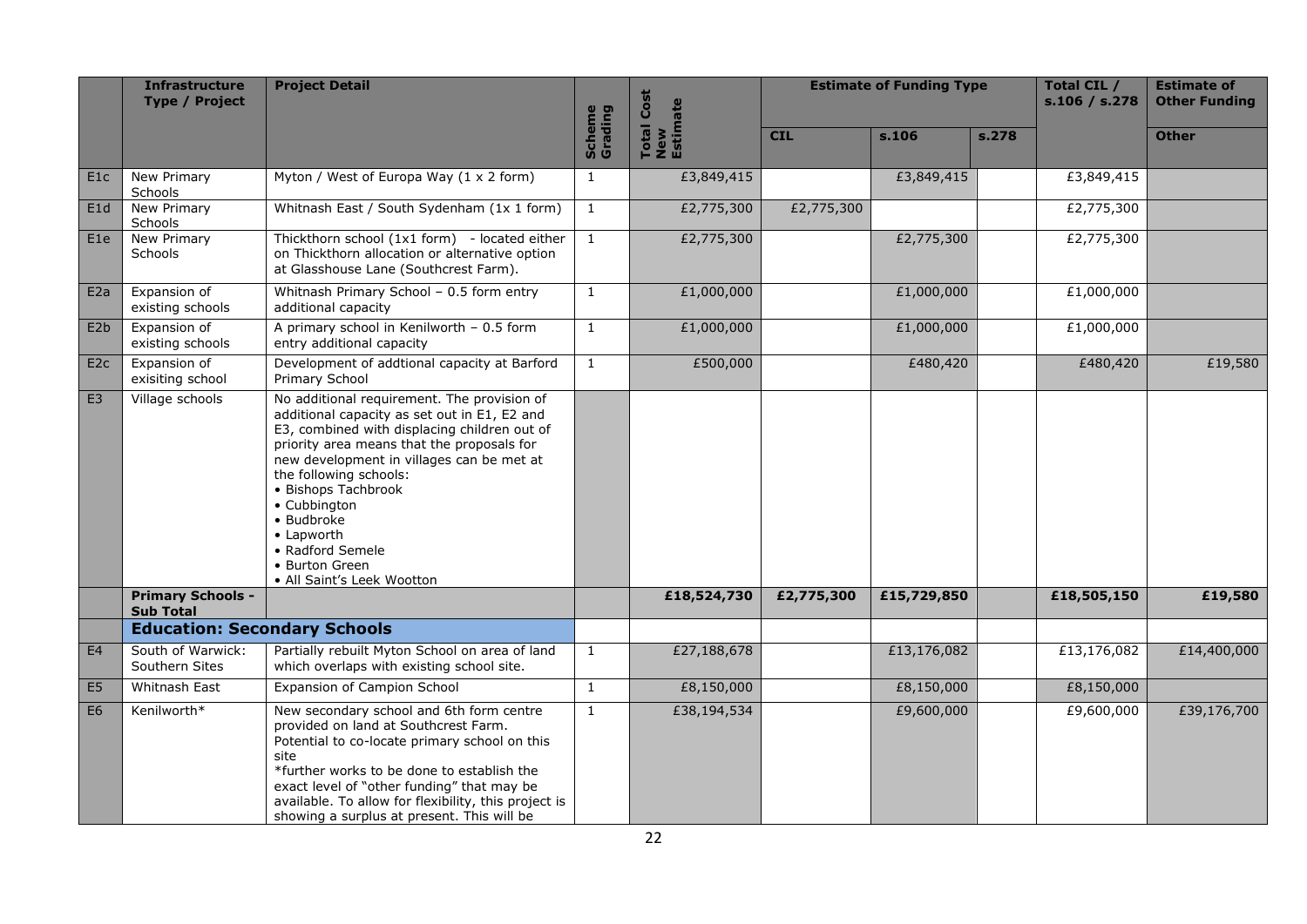|                | <b>Infrastructure</b><br><b>Type / Project</b> | <b>Project Detail</b>                                                                                                                                                                                                                                                                                                                                                                            |                   | Total Cost<br>New<br>Estimate |            | <b>Estimate of Funding Type</b> |       | Total CIL /<br>s.106 / s.278 | <b>Estimate of</b><br><b>Other Funding</b> |
|----------------|------------------------------------------------|--------------------------------------------------------------------------------------------------------------------------------------------------------------------------------------------------------------------------------------------------------------------------------------------------------------------------------------------------------------------------------------------------|-------------------|-------------------------------|------------|---------------------------------|-------|------------------------------|--------------------------------------------|
|                |                                                |                                                                                                                                                                                                                                                                                                                                                                                                  | Scheme<br>Grading |                               | <b>CIL</b> | s.106                           | s.278 |                              | <b>Other</b>                               |
|                |                                                | refined as further information becomes<br>available                                                                                                                                                                                                                                                                                                                                              |                   |                               |            |                                 |       |                              |                                            |
| E7             | Other Sites                                    | Accommodated in existing / expanded<br>schools                                                                                                                                                                                                                                                                                                                                                   | $\overline{2}$    |                               | £2,500,000 |                                 |       | £2,500,000                   |                                            |
|                | <b>Secondary</b><br><b>Schools Sub Total</b>   |                                                                                                                                                                                                                                                                                                                                                                                                  |                   | £73,533,212                   | £2,500,000 | £30,926,082                     |       | £33,426,082                  | £53,576,700                                |
|                | <b>Education: 0-5 Provision</b>                |                                                                                                                                                                                                                                                                                                                                                                                                  |                   |                               |            |                                 |       |                              |                                            |
| E8             | District-wide<br>facilities                    | Contribution to improvement and expansion<br>of existing facilities - details to be confirmed                                                                                                                                                                                                                                                                                                    | $\overline{2}$    | £1,170,000                    | £1,170,000 |                                 |       | £1,170,000                   |                                            |
|                |                                                | <b>Education: Special Educational Needs Provision</b>                                                                                                                                                                                                                                                                                                                                            |                   |                               |            |                                 |       |                              |                                            |
| E <sub>9</sub> | District-wide<br>facilities                    | Contribution to improvement and expansion<br>of existing facilities - details to be confirmed                                                                                                                                                                                                                                                                                                    | $\mathbf{1}$      | £1,340,000                    | £1,340,000 |                                 |       | £1,340,000                   |                                            |
|                | <b>School Transport</b>                        |                                                                                                                                                                                                                                                                                                                                                                                                  |                   |                               |            |                                 |       |                              |                                            |
| E10            | Contribution to<br>school transport            |                                                                                                                                                                                                                                                                                                                                                                                                  |                   | £1,868,776                    | £1,025,290 | £843,486                        |       | £1,868,776                   |                                            |
|                | <b>Education Other:</b><br><b>Sub Total</b>    |                                                                                                                                                                                                                                                                                                                                                                                                  |                   | £4,378,776                    | £3,535,290 | £843,486                        |       | £4,378,776                   | £0                                         |
|                |                                                | <b>Health: Acute and Community Health Services</b>                                                                                                                                                                                                                                                                                                                                               |                   |                               |            |                                 |       |                              |                                            |
| H1             | Warwick Hospital                               | First ward block at the Warwick Hospital site -<br>the main provider of acute hospital services.<br>(Subject to funding this project is targeted for<br>completion for Summer 2015).                                                                                                                                                                                                             | $\mathbf{1}$      | £12,000,000                   | £3,990,264 | £4,009,736                      |       | £8,000,000                   | £4,000,000                                 |
| H <sub>2</sub> | Warwick Hospital                               | Second new ward block at the Warwick<br>Hospital site $-$ it is recognised that the first<br>New Ward Block and Stratford Hospital<br>projects will not fully meet the healthcare<br>demand associated with the new population<br>growth projections and we will require<br>additional infrastructure to deliver future<br>acute and community healthcare<br>requirements on a sustainable basis | $\overline{2}$    | £12,000,000                   | £4,000,000 | £0                              |       | $E_0$                        | £8,000,000                                 |
| H <sub>3</sub> | Stratford Hospital                             | A new hospital at our Stratford Hospital site<br>including outpatient, diagnostic, treatment<br>and inpatient facilities and a hub for<br>community healthcare teams. (Target<br>completion for Phase 1 by Autumn 2015). This<br>is integral to enabling additional capacity at<br>Warwick Hospital                                                                                              |                   | £40,000,000                   | £0         | £0                              |       | £0                           | £40,000,000                                |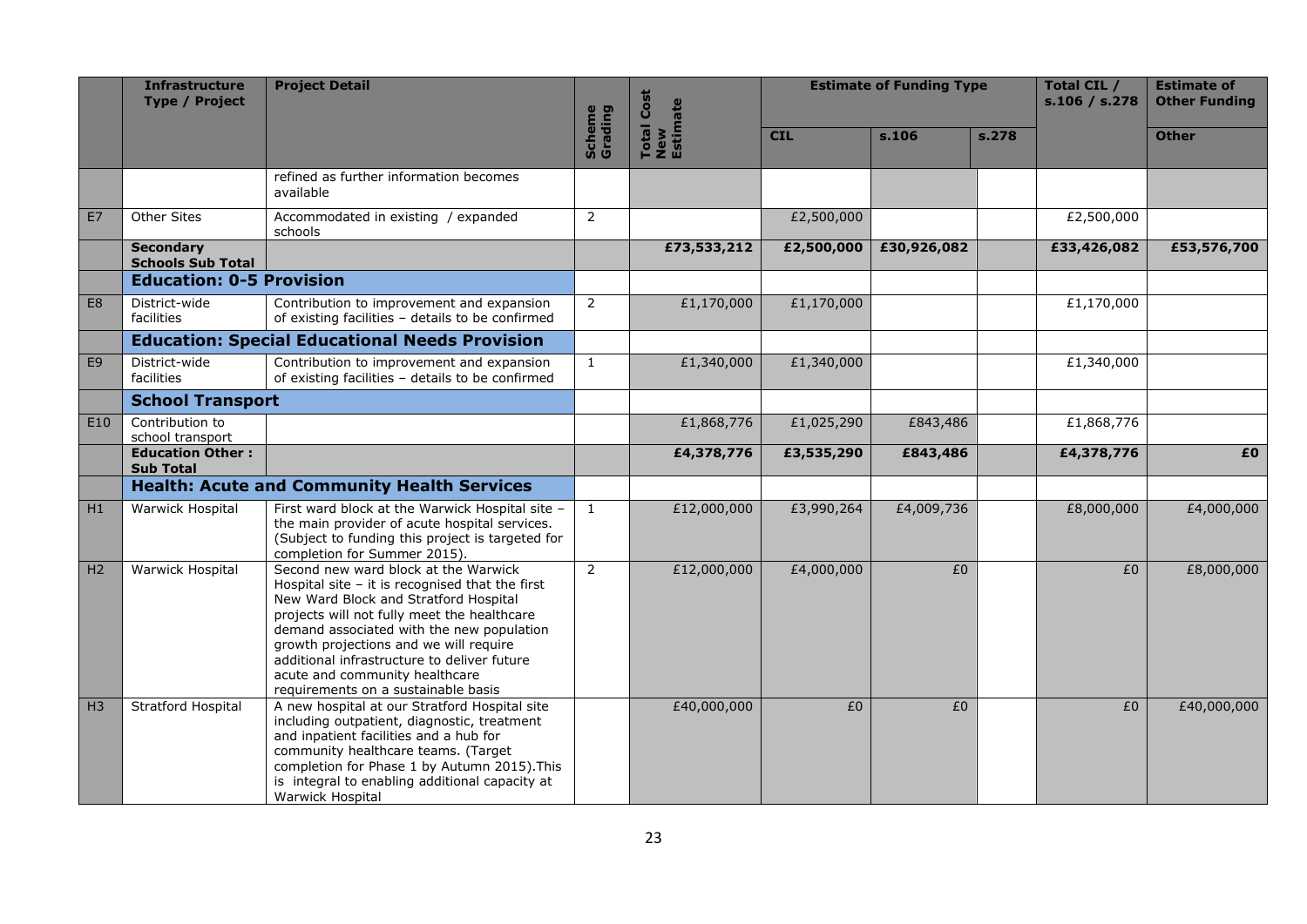|                           | <b>Infrastructure</b><br><b>Type / Project</b>                      | <b>Project Detail</b>                                                                                                                                                                                                                                                                                                                                                                                                                                                               |                   | <b>Total Cost</b><br>New<br>Estimate |            | <b>Estimate of Funding Type</b> |       | Total CIL /<br>s.106 / s.278 | <b>Estimate of</b><br><b>Other Funding</b> |
|---------------------------|---------------------------------------------------------------------|-------------------------------------------------------------------------------------------------------------------------------------------------------------------------------------------------------------------------------------------------------------------------------------------------------------------------------------------------------------------------------------------------------------------------------------------------------------------------------------|-------------------|--------------------------------------|------------|---------------------------------|-------|------------------------------|--------------------------------------------|
|                           |                                                                     |                                                                                                                                                                                                                                                                                                                                                                                                                                                                                     | Scheme<br>Grading |                                      | <b>CIL</b> | s.106                           | s.278 |                              | <b>Other</b>                               |
|                           |                                                                     |                                                                                                                                                                                                                                                                                                                                                                                                                                                                                     |                   | £64,000,000                          | £7,990,264 | £4,009,736                      |       | £12,000,000                  | £52,000,000                                |
|                           | <b>Health: GP Services</b>                                          |                                                                                                                                                                                                                                                                                                                                                                                                                                                                                     |                   |                                      |            |                                 |       |                              |                                            |
| H4                        | Warwick: Southern<br><b>Sites</b>                                   | A new 5 GP medical centre to be provided<br>land at Myton/ West of Europa Way                                                                                                                                                                                                                                                                                                                                                                                                       | $\mathbf{1}$      | £2,900,000                           |            | £1,658,787                      |       | £1,658,787                   | £1,241,213                                 |
| H <sub>5</sub>            | Kenilworth                                                          | Expanded medical facilities to meet the needs<br>of additional development.                                                                                                                                                                                                                                                                                                                                                                                                         | $\mathbf{1}$      | £141,008                             |            | £126,907                        |       | £126,907                     | £14,101                                    |
| H <sub>6</sub>            | Whitnash /<br>Sydenham /<br>Radford Semele                          | Expansion of existing medical centre -<br>potentially Croft Medical Centre                                                                                                                                                                                                                                                                                                                                                                                                          | $\mathbf{1}$      | £94,565                              |            | £72,649                         |       | £72,649                      | £21,916                                    |
| H7                        | Lillington /<br>Cubbington                                          | Extension to Cubbington Road Surgery                                                                                                                                                                                                                                                                                                                                                                                                                                                | $\mathbf{1}$      | £40,581                              |            | £40,581                         |       | £40,581                      | £0                                         |
| H <sub>8</sub>            | Urban Sites Linked                                                  |                                                                                                                                                                                                                                                                                                                                                                                                                                                                                     |                   | £398,765                             | £358,889   |                                 |       | £358,889                     | £39,877                                    |
|                           | <b>Health - GP Sub</b><br><b>Total</b>                              |                                                                                                                                                                                                                                                                                                                                                                                                                                                                                     |                   | £3,574,919                           | £358,889   | £1,898,924                      |       | £2,257,813                   | £1,317,106                                 |
|                           |                                                                     | <b>Indoor Sports Facilities: Sports Halls and</b>                                                                                                                                                                                                                                                                                                                                                                                                                                   |                   |                                      |            |                                 |       |                              |                                            |
|                           | <b>Swimming Pools</b>                                               |                                                                                                                                                                                                                                                                                                                                                                                                                                                                                     |                   |                                      |            |                                 |       |                              |                                            |
| <b>ISF</b><br>$2^{\circ}$ | Improvements to<br>sports hall and<br>swimming pools                | Refurbishment and expansion of swimming<br>pools, sports halls and gym facilities in<br>Kenilworth, Leamington and Warwick. This is<br>required partly as a result of population<br>arowth:<br>• a deficit of 5 badminton courts in total<br>• by 2022 swimming pools will be full.<br>Therefore there is a need to modernise,<br>increase the capacity of the swimming pools<br>and improve the changing and circulation<br>areas to improve the quality of the swimming<br>pools. |                   | £25,000,000                          | £2,068,673 | £1,931,327                      |       | £4,000,000                   | £11,000,000                                |
|                           | <b>Indoor Sports:</b><br><b>Sub Total</b>                           |                                                                                                                                                                                                                                                                                                                                                                                                                                                                                     |                   | £25,000,000                          | £2,068,673 | £1,931,327                      |       | £4,000,000                   | £11,000,000                                |
|                           |                                                                     | <b>Cultural Facilities: Library Services</b>                                                                                                                                                                                                                                                                                                                                                                                                                                        |                   |                                      |            |                                 |       |                              |                                            |
| CU1                       | Contributions to<br>Library Service                                 | IT and stock purchases to support growth in<br>population.                                                                                                                                                                                                                                                                                                                                                                                                                          | 2                 | £93,553                              |            | £154,511                        |       | £154,511                     | £10,000                                    |
|                           |                                                                     | <b>Cultural Facilities: Arts and Culture</b>                                                                                                                                                                                                                                                                                                                                                                                                                                        |                   |                                      |            |                                 |       |                              |                                            |
| CU2                       | Kenilworth Public<br>Service Centre and<br><b>Community Theatre</b> | Provide new public service centre along with a<br>community theatre in line with the proposals<br>consulted on for the Kenilworth Town Plan                                                                                                                                                                                                                                                                                                                                         |                   | £5,200,000                           |            | £4,200,000                      |       | £4,200,000                   | £1,000,000                                 |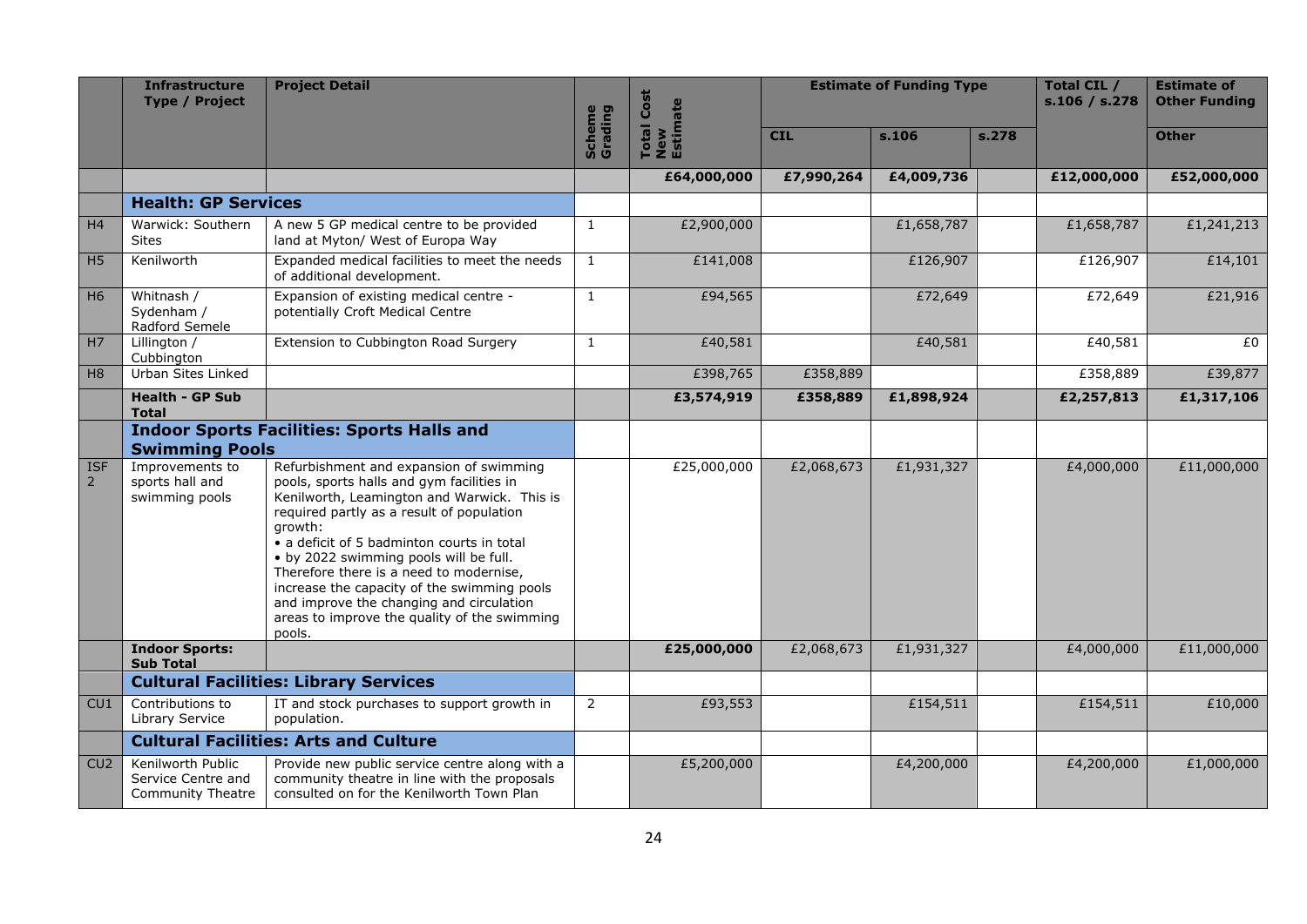|                      | Infrastructure<br><b>Type / Project</b>               | <b>Project Detail</b>                                                                                                                                              |                   | <b>Total Cost</b> | <b>Estimate of Funding Type</b> |            | <b>Total CIL /</b><br>s.106 / s.278 | <b>Estimate of</b><br><b>Other Funding</b> |              |
|----------------------|-------------------------------------------------------|--------------------------------------------------------------------------------------------------------------------------------------------------------------------|-------------------|-------------------|---------------------------------|------------|-------------------------------------|--------------------------------------------|--------------|
|                      |                                                       |                                                                                                                                                                    | Scheme<br>Grading | New<br>Estimate   | <b>CIL</b>                      | s.106      | s.278                               |                                            | <b>Other</b> |
|                      | <b>Cultural Services:</b><br><b>Sub Total</b>         |                                                                                                                                                                    |                   | £5,293,553        | £0                              | £4,354,511 |                                     | £4,354,511                                 | £1,010,000   |
|                      | <b>Emergency Services</b>                             |                                                                                                                                                                    |                   |                   |                                 |            |                                     |                                            |              |
| ES1                  | Police: Custody<br>Suite                              | 12 additional cells needed                                                                                                                                         | $\overline{2}$    | £504,000          | £504,000                        |            |                                     | £504,000                                   |              |
| <b>ES</b><br>2a      | Police: Safer<br>Neighbourhood<br>Team Police Office  | Additional offices at Europa Way                                                                                                                                   | $\mathbf{1}$      | £450,951          |                                 | £472,981   |                                     | £472,981                                   |              |
| ES<br>2 <sub>b</sub> | Police: Safer<br>Neighbourhood<br>Team Police Office  | Additional office at Lower Heathcote Farm                                                                                                                          |                   | £450,951          |                                 | £450,951   |                                     | £450,951                                   |              |
| ES<br>2c             | Police: Safer<br>Neighbourhood<br>Team Police Office  | Additional office at Thickthorn                                                                                                                                    |                   | £450,951          |                                 | £450,951   |                                     | £450,951                                   |              |
| ES <sub>3</sub>      | Other police<br>equipment and<br>costs                | A range of other "CIL Compliant" costs<br>including vehicles, communications<br>technology and surveillance equipment,<br>training, uniform and personal equipment | $\overline{2}$    | £509,000          | £509,000                        |            |                                     | £509,000                                   |              |
| ES4                  | Ambulance Service                                     | The service has undertaken a recent premises<br>review. They have no further requirements<br>during the Plan Period                                                | N/A               | £0                |                                 |            |                                     |                                            |              |
| ES <sub>5</sub>      | Leamington Fire<br>Service Delivery<br>Point          | New facility to the south of<br>Warwick/Leamington to provide a staffed<br>facility to meet the changing demands of the<br>Fire and Rescue Service.                | $\mathbf{1}$      | £2,000,000        |                                 |            |                                     | £0                                         | £2,000,000   |
| ES <sub>6</sub>      | Kenilworth Fire<br>Service Delivery<br>Point          | New facility in accessible location (potentially<br>close to Thickthorn roundabout) to meet the<br>changing demands of the Fire and Rescue<br>Service              | $\mathbf{1}$      | £2,000,000        |                                 |            |                                     | £0                                         | £2,000,000   |
|                      |                                                       |                                                                                                                                                                    |                   | £6,365,853        | £1,013,000                      | £1,374,883 |                                     | £2,387,883                                 | £4,000,000   |
|                      | <b>Community Facilities</b>                           |                                                                                                                                                                    |                   |                   |                                 |            |                                     |                                            |              |
| CF <sub>1</sub>      | Warwick: Southern<br><b>Sites Community</b><br>Centre | New Community Centre, including 1 year<br>start-up costs                                                                                                           | $\mathbf{1}$      | £1,210,000        | £960,000                        |            |                                     | £960,000                                   | £250,000     |
| CF <sub>1</sub>      | South of Harbury<br>Lane Community<br>Centre          | New Community Centre, including 1 year<br>start-up costs                                                                                                           | $\overline{2}$    | £1,210,000        | £1,210,000                      |            |                                     | £1,210,000                                 |              |
| CF <sub>2</sub>      | Kenilworth:<br>Thickthorn<br><b>Community Centre</b>  | New Community Centre, including 1 year<br>start-up costs                                                                                                           | $\mathbf{1}$      | £1,210,000        |                                 | £1,210,000 |                                     | £1,210,000                                 |              |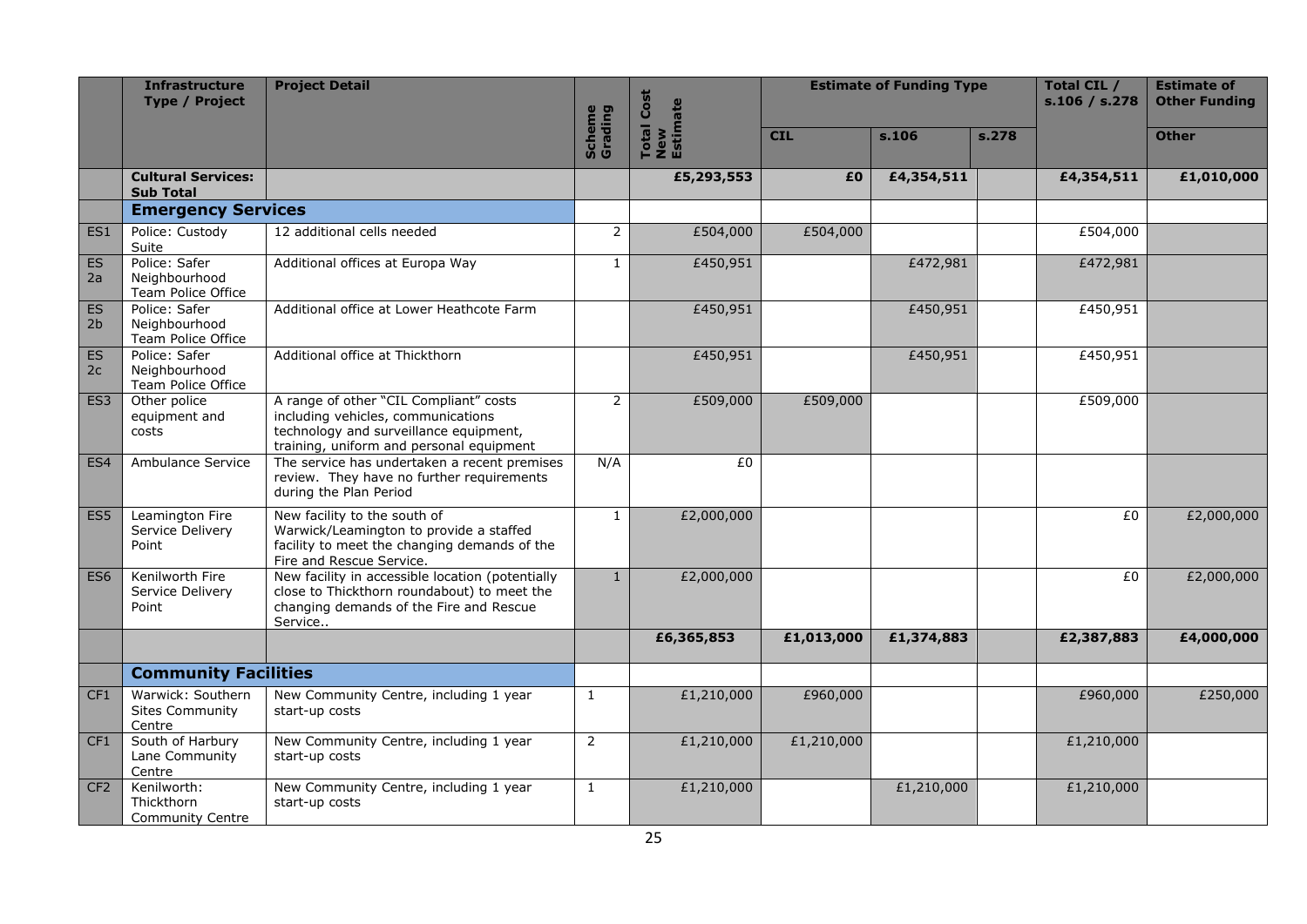|                 | <b>Infrastructure</b><br><b>Type / Project</b> | <b>Project Detail</b>                                                                                                                                                                                                                                                                                                                                           |                          | Cost<br>New<br>Estimate |            | <b>Estimate of Funding Type</b> |       | Total CIL /<br>s.106 / s.278 | <b>Estimate of</b><br><b>Other Funding</b> |
|-----------------|------------------------------------------------|-----------------------------------------------------------------------------------------------------------------------------------------------------------------------------------------------------------------------------------------------------------------------------------------------------------------------------------------------------------------|--------------------------|-------------------------|------------|---------------------------------|-------|------------------------------|--------------------------------------------|
|                 |                                                |                                                                                                                                                                                                                                                                                                                                                                 | <b>Scheme</b><br>Grading | <b>Total</b>            | <b>CIL</b> | s.106                           | s.278 |                              | <b>Other</b>                               |
|                 | <b>Village Infrastructure</b>                  |                                                                                                                                                                                                                                                                                                                                                                 |                          |                         |            |                                 |       |                              |                                            |
| V1              | Village<br>Infrastructure                      | The proposed housing allocations for the<br>growth villages will require (over and above<br>any educational requirements) associated<br>infrastructure investments. For example this<br>could include facilities for teenagers; sport<br>and recreation facilities; improved community<br>halls; allotments; nursery provision; local<br>road improvements etc. |                          |                         |            |                                 |       |                              |                                            |
|                 |                                                |                                                                                                                                                                                                                                                                                                                                                                 |                          | £3,630,000              | £2,170,000 | £1,210,000                      |       | £3,380,000                   | £250,000                                   |
|                 |                                                | <b>GREEN INFRASTRUCTURE</b>                                                                                                                                                                                                                                                                                                                                     |                          |                         |            |                                 |       |                              |                                            |
|                 |                                                | <b>Country parks and Strategic Green Infrastructure</b>                                                                                                                                                                                                                                                                                                         |                          |                         |            |                                 |       |                              |                                            |
| GI1             | <b>Tach Brook Country</b><br>Park              | 62.5 hectare Country Park to north side of<br>Tach Brook providing a separation and<br>recreational space between Bishops<br>Tachbrook and proposed new development to<br>the south of Harbury Lane. Include<br>pedestrian and cycle access, links to wider<br>countryside, and ecological areas. Costs<br>include maintenance and management for 13<br>years.  | $\mathbf{1}$             | £2,300,000              |            | £2,174,976                      |       | £2,174,976                   | £125,024                                   |
| GI <sub>2</sub> | Kenilworth /<br>Crackley Country<br>Park       | Country Park to the north of Kenilworth.<br>Mitigation for HS2 proposals. Potential to link<br>with future any proposals for University of<br>Warwick. Include pedestrian and cycle<br>access, links to wider countryside, and<br>ecological areas.<br>Costs include maintenance and management<br>for 13 years                                                 | $\overline{2}$           | £2,800,000              |            |                                 |       | £0                           | £2,800,000                                 |
| GI <sub>3</sub> | Arden Landscape<br>Enhancement                 | Enhancements to Hay Wood, hedgerows,<br>enhancement of historic parkland at Wroxall<br>Abbey, improved access, new wetland and<br>heathland habitats. Costs include<br>maintenance and management for 13 years                                                                                                                                                  | $\overline{2}$           | £2,670,000              | £2,400,651 |                                 |       | £2,400,651                   | £269,349                                   |
| GI <sub>4</sub> | River Leam Tree<br>Planting                    | New tree planting opportunities, enhancement<br>of river environment, improved access. Will<br>assist with flood alleviation. Costs include<br>maintenance and management for 13 years                                                                                                                                                                          | $\overline{2}$           | £4,630,000              |            |                                 |       |                              | £4,630,000                                 |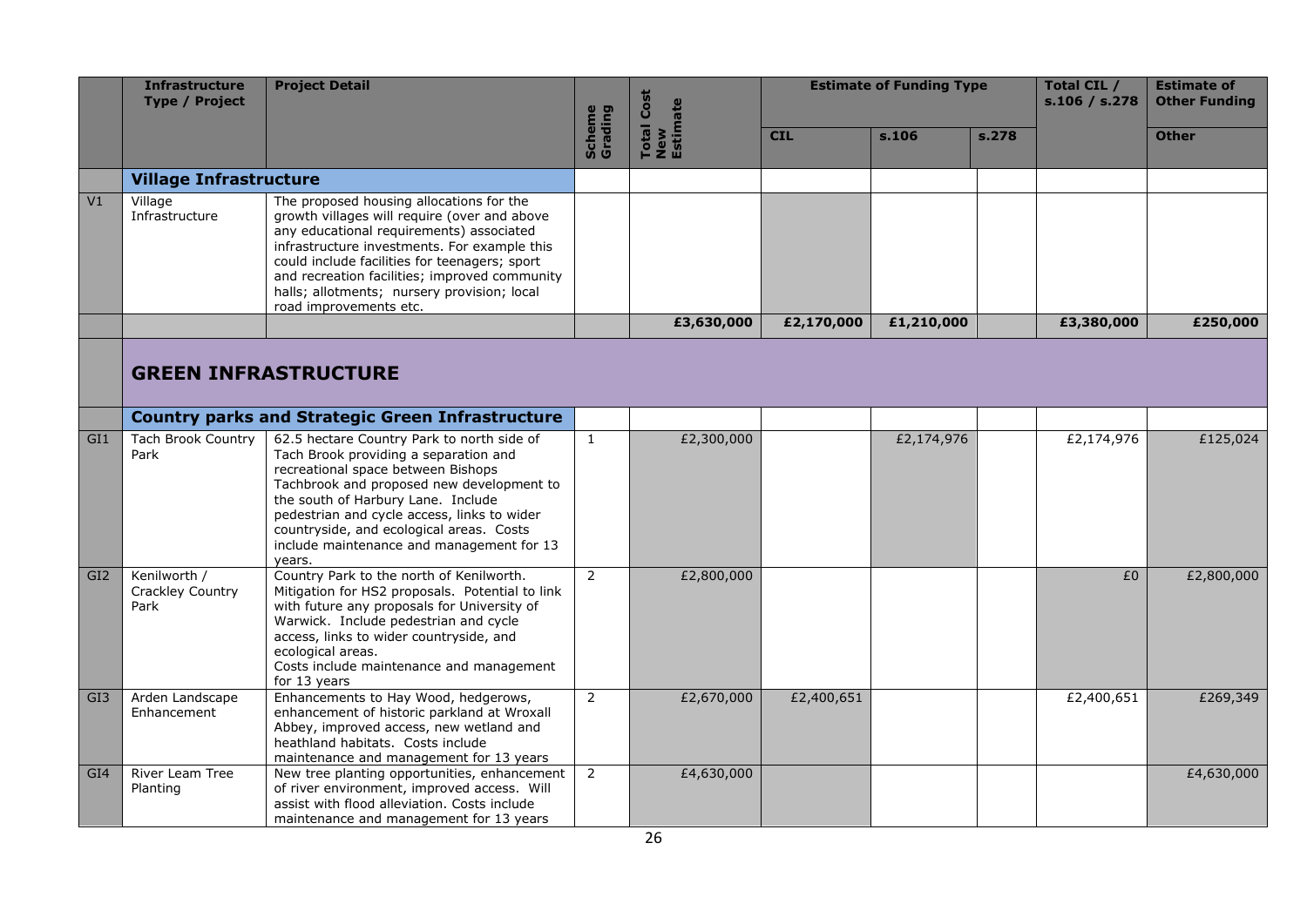|                 | <b>Infrastructure</b><br><b>Type / Project</b>                       | <b>Project Detail</b>                                                                                                                                                                             |                   | <b>Total Cost</b><br>New<br>Estimate |              | <b>Estimate of Funding Type</b> |       | Total CIL /<br>s.106 / s.278 | <b>Estimate of</b><br><b>Other Funding</b> |
|-----------------|----------------------------------------------------------------------|---------------------------------------------------------------------------------------------------------------------------------------------------------------------------------------------------|-------------------|--------------------------------------|--------------|---------------------------------|-------|------------------------------|--------------------------------------------|
|                 |                                                                      |                                                                                                                                                                                                   | Scheme<br>Grading |                                      | <b>CIL</b>   | s.106                           | s.278 |                              | <b>Other</b>                               |
| GI <sub>5</sub> | Biodiversity<br>Maintenance                                          |                                                                                                                                                                                                   |                   |                                      |              |                                 |       |                              |                                            |
|                 | Green<br>Infrastructure:<br><b>Sub Total</b>                         |                                                                                                                                                                                                   |                   | £12,400,000                          | £2,400,651   | £2,174,976                      |       | £4,575,627                   | £7,824,373                                 |
|                 | <b>Open Spaces</b>                                                   |                                                                                                                                                                                                   |                   |                                      |              |                                 |       |                              |                                            |
| GI <sub>6</sub> | Improvements to<br>Destination and<br>District scale parks           | Improvements to the District parks which<br>have a key strategic role in the provision of<br>open space in the District. This includes<br>footpath improvements                                   |                   | £3,170,000                           | £2,853,000.0 |                                 |       | £2,853,000.0                 | £317,000                                   |
| GI <sub>7</sub> | Open Space and<br>Play Areas                                         | Provision of open, play areas, allotments and<br>other local green infrastructure in line with<br>the Green Space Supplementary Planning<br>Guidance. To be specified in planning<br>applications | $\mathbf{1}$      | £2,000,000                           |              | £1,800,000                      |       | £1,800,000                   | £200,000                                   |
| GI <sub>8</sub> | Open Space<br>Maintenance                                            | Maintenance agreements to cover costs for 13<br>years.                                                                                                                                            | $\mathbf{1}$      | £1,300,000                           |              | £1,300,000                      |       | £1,300,000                   |                                            |
| GI9             | Footpath<br>connections                                              | Enhance links in to countryside from new<br>developments and beyond. To be specified in<br>planning applications                                                                                  |                   | £150,000                             | £83,257      | £51,743                         |       | £135,000                     | £15,000                                    |
|                 | <b>Playing Pitches</b>                                               |                                                                                                                                                                                                   |                   |                                      |              |                                 |       |                              |                                            |
| GI<br>10        | <b>Football Pitches</b>                                              | Requirement for 5 additional full size pitches<br>and 4 mini pitches across the District                                                                                                          |                   | £1,590,000                           | £1,162,938   | £268,062                        |       | £1,431,000                   | £159,000                                   |
| GI<br>11        | Cricket Pitches                                                      | Expansion of club infrastructure to increase<br>adult cricket by 5 teams and 9 additional<br>junior teams                                                                                         |                   | £725,200                             | £652,680     |                                 |       | £652,680                     | £72,520                                    |
| GI<br>12        | Rugby Pitches                                                        | Expansion of club infrastructure to<br>accommodate additional adult team, 3<br>additional junior teams and 3 additional midi<br>team                                                              |                   | £869,900                             | £782,910     |                                 |       | £782,910                     | £86,990                                    |
| GI<br>13        | Hockey Pitches                                                       | Additional demand for hockey by 5 teams,<br>which could be accommodated on existing<br>stock. However, the stock of artificial grass<br>pitches will need renewing during the plan<br>period.     |                   | £601,700                             | £541,530     |                                 |       | £541,530                     | £60,170                                    |
|                 | <b>Open Spaces and</b><br><b>Playing Pitches</b><br><b>Sub Total</b> |                                                                                                                                                                                                   |                   | £10,406,800                          | £6,076,315   | £3,419,805                      |       | £9,496,120                   | £910,680                                   |
|                 | <b>Monitoring Fees</b>                                               |                                                                                                                                                                                                   |                   |                                      |              |                                 |       |                              |                                            |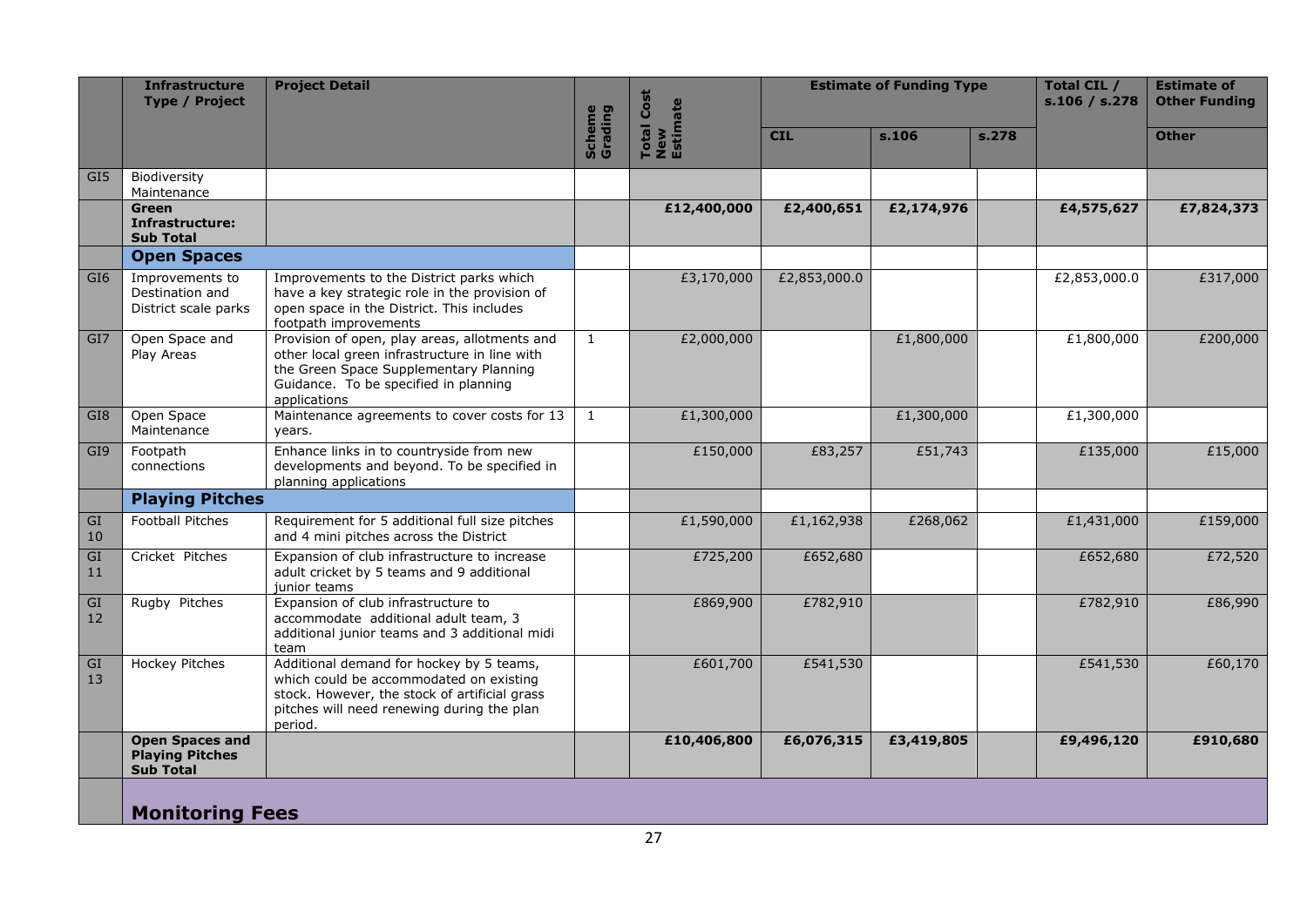|    | <b>Infrastructure</b><br><b>Type / Project</b> | <b>Project Detail</b>                                             |                   | 而<br>Ö,               |             | <b>Estimate of Funding Type</b> |       | Total CIL /<br>s.106 / s.278 | <b>Estimate of</b><br><b>Other Funding</b> |
|----|------------------------------------------------|-------------------------------------------------------------------|-------------------|-----------------------|-------------|---------------------------------|-------|------------------------------|--------------------------------------------|
|    |                                                |                                                                   | Scheme<br>Grading | Total<br>New<br>Estin | <b>CIL</b>  | s.106                           | s.278 |                              | <b>Other</b>                               |
|    |                                                |                                                                   |                   |                       |             |                                 |       |                              |                                            |
| M1 | S106 and CIL<br>Monitoring                     | Resource to manage and monitor Section.106<br>and CIL for10 years |                   | £750,000              |             | £750,000                        |       | £750,000                     |                                            |
|    | <b>Monitoring - Sub</b><br><b>Heading</b>      |                                                                   |                   | £750,000              |             | £750,000                        |       | £750,000                     |                                            |
|    |                                                |                                                                   |                   |                       |             |                                 |       |                              |                                            |
|    | <b>TOTAL</b>                                   |                                                                   |                   |                       | £51,433,241 | £89,326,474                     |       | £136,038,657                 | £140,571,576                               |